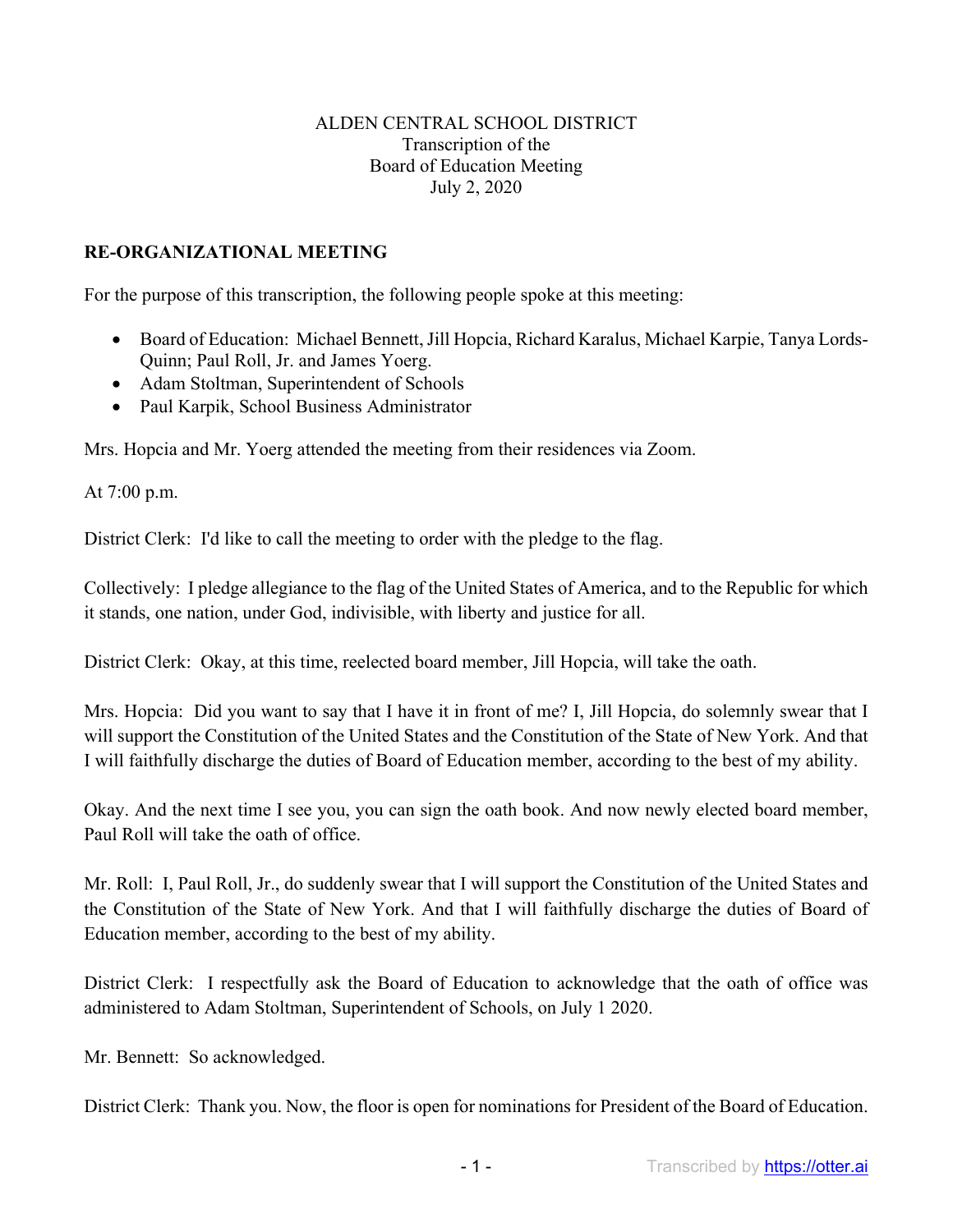Mr. Karalus: I nominate Jill Hopcia.

Mr. Bennett: Second.

District Clerk: Any other nominations? Okay, the floor is closed for nominations. A motion is needed to close the nominations and elect Jill Hopcia as President of the Board of Education.

Mr. Karalus: So moved.

Mr. Bennett: Second.

District Clerk: All in favor?

Board members: Aye, aye, aye, aye, aye, aye, aye.

District Clerk: Opposed? Motion carries. Now Jill will take over the meeting.

Mrs. Hopcia: Do I have to read the oath?

District Clerk: Yes, you will.

Mrs. Hopcia: I, Jill Hopcia, do solemnly swear that I will support the Constitution of the United States and the Constitution of the State of New York. And that I will faithfully discharge the duties of school board president, according to the best of my ability.

District Clerk: Thank you. And again, I'll have you sign the oath book the next time I see you.

Mrs. Hopcia: Now I take over, sorry guys. Sorry, trying to keep up, keep up. All right, calling for nominations for the vice president of the board.

Mr. Karalus: I nominate Mike Bennett.

Mr. Yoerg: I Second.

Mrs. Hopcia: All in favor. Aye, opposed. Motion carries. A motion is needed.

District Clerk: I need to administer the oath.

Mrs. Hopcia: My bad. Administer the oath.

Mr. Yoerg: Um, just, do we need to call for other nominations?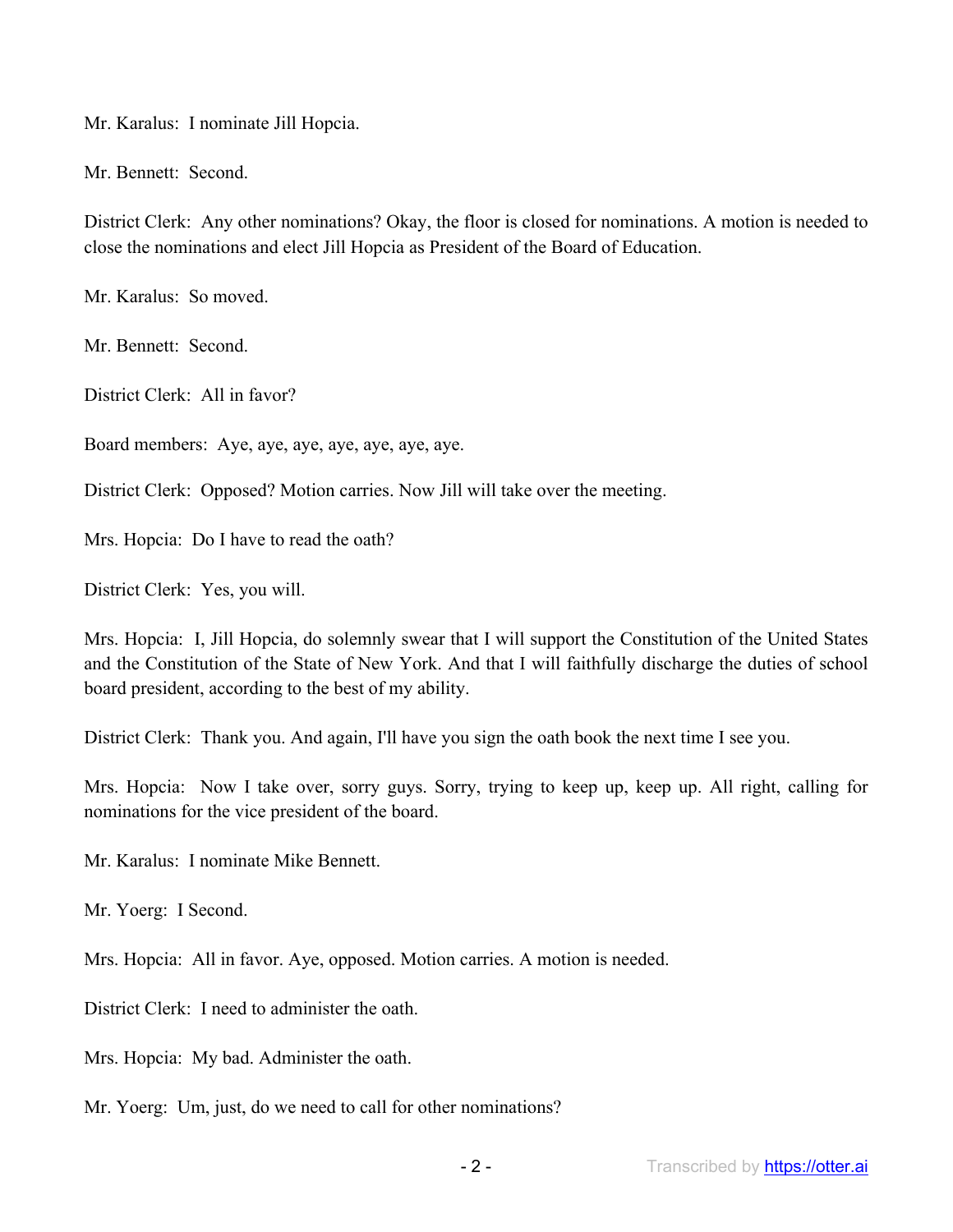Mrs. Hopcia: Oh, thank you Jim. Do we have a call for any other nominations for vice president. Okay. The motion. First you need to do, do I do the closing the nominations then first and then you do the thing Tracy?

District Clerk: Make a motion to accept him as vice president

Mrs. Hopcia: A motion is needed to close the nominations and elect Mike Bennett as vice president of the board.

Mr. Karalus: So moved.

Mr. Yoerg: Second.

Mrs. Hopcia: All in favor.

Board members: Aye, aye, aye, aye, aye, aye, aye.

Mrs. Hopcia: All right, opposed. Motion carries.

Mr. Bennett: I, Michael Bennett, solemnly swear that I will support the Constitution of the United States and the Constitution of the State of New York. And I will faithfully discharge the duties of school board vice president, according to the best of my ability.

Mrs. Hopcia: Alright, moving on to the appointment of officers. A motion is needed to appoint the following officers for the 2020-21 school year, upon the recommendation of the superintendent, and salaries based on contract or budget allocations as listed.

Mr. Karalus: So moved.

Mr. Bennett: Second.

Mrs. Hopcia: Any questions? All in favor?

Board members: Aye, aye, aye, aye, aye, aye, aye.

Mrs. Hopcia: Opposed?

Mr. Stoltman: Tracy, you need to be able to acknowledge to everybody here. They moved and they approve you probably want to call them individually so that it's on record.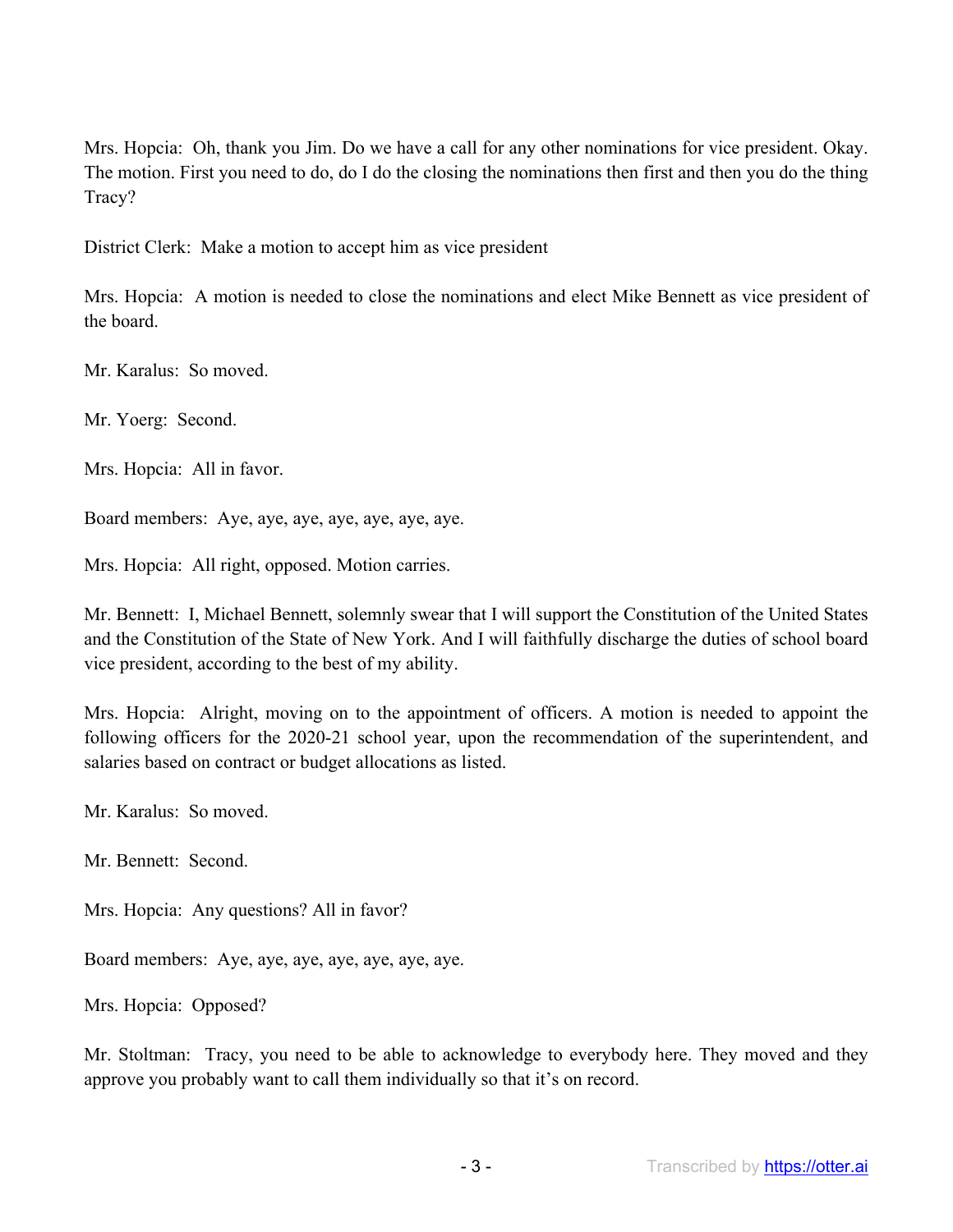District Clerk: Okay, I'll call on Jill and Jim individually.

Mrs. Hopcia: Okay.

District Clerk: Mrs. Hopcia?

Mrs. Hopcia: Aye.

District Clerk: Mr. Yoerg?

Mr. Yoerg: Aye.

Mrs. Hopcia: Motion carries. All right. Motion is needed to approve the following appointments and stipends for the 2020-2021 school year, upon the recommendation of the superintendent as listed.

Mr. Karalus: So moved.

Mr. Bennett: Second.

Mrs. Hopcia: Any questions. All in favor. Aye.

Board members: Aye, aye, aye, aye, aye.

District Clerk: Mrs. Hopcia?

Mrs. Hopcia: Aye.

District Clerk: Mr. Yoerg?

Mr. Yoerg: Aye.

Mrs. Hopcia: Motion carries. A motion is needed to make the following special education appointments for the 20 2021 school year, upon the recommendation of the superintendent as listed.

Mr. Karalus: So moved.

Mr. Bennett: Second.

Mrs. Hopcia: Any questions. All in favor.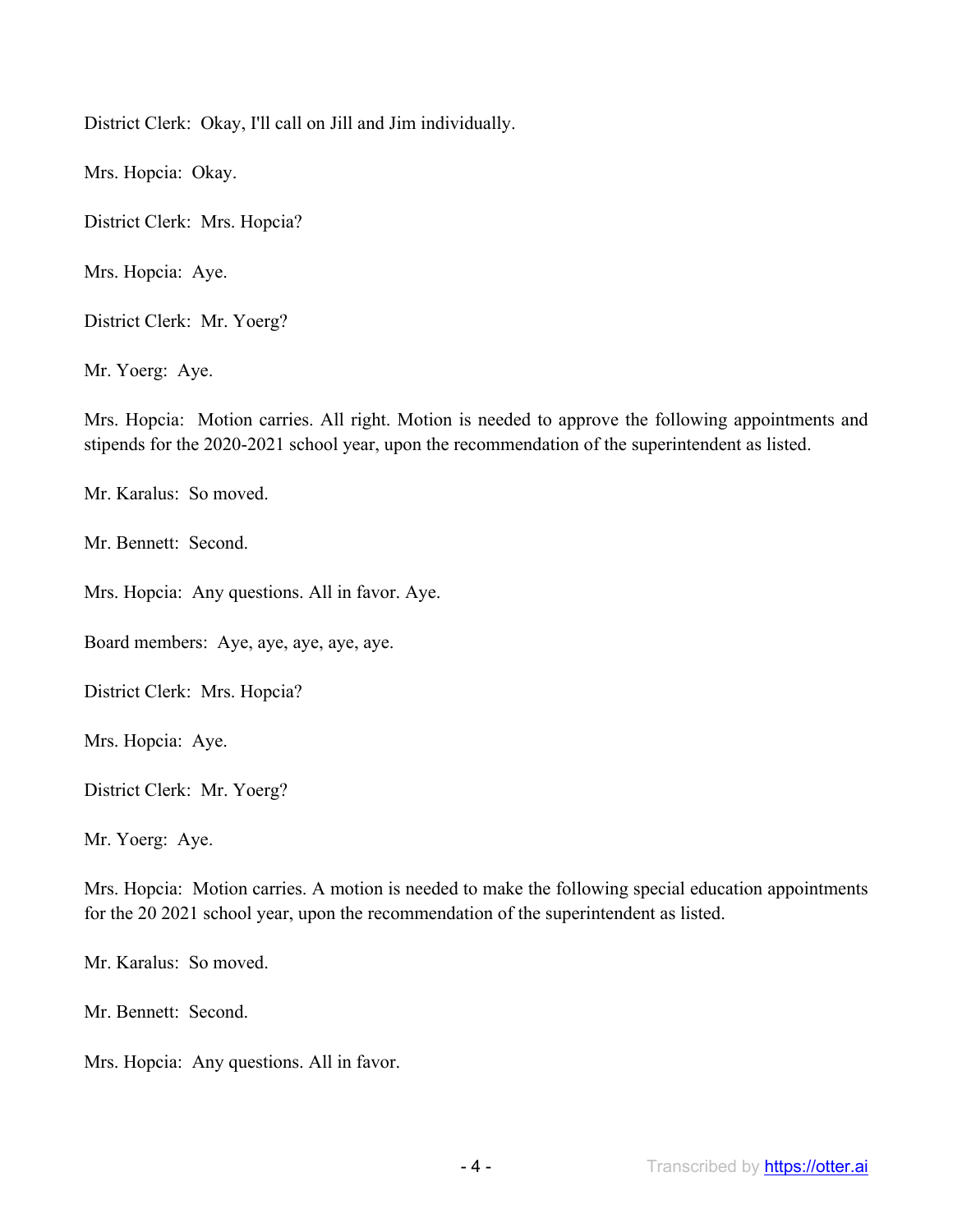Board members: Aye, aye, aye, aye, aye.

District Clerk: Mrs. Hopcia?

Mrs. Hopcia: Aye.

District Clerk: Mr. Yoerg?

Mr. Yoerg: Aye.

Mrs. Hopcia: Opposed. Motion carries. A motion is needed to authorize the following designees for the 2020-2021 school year, upon the recommendation of the superintendent as listed.

Mr. Karalus: So moved.

Mr. Bennett: Second.

Mrs. Hopcia: Any questions. All in favor.

Board members: Aye, aye, aye, aye, aye.

District Clerk: Mrs. Hopcia?

Mrs. Hopcia: Aye.

District Clerk: Mr. Yoerg?

Mr. Yoerg: Aye.

Mrs. Hopcia: Motion carries. A motion is needed to approve and authorize the following for the 2020- 2021 school year, upon the recommendation of the superintendent as listed.

Mr. Karalus: So moved.

Mr. Bennett: Second.

Mrs. Hopcia: Any questions. All in favor.

Board members: Aye, aye, aye, aye, aye.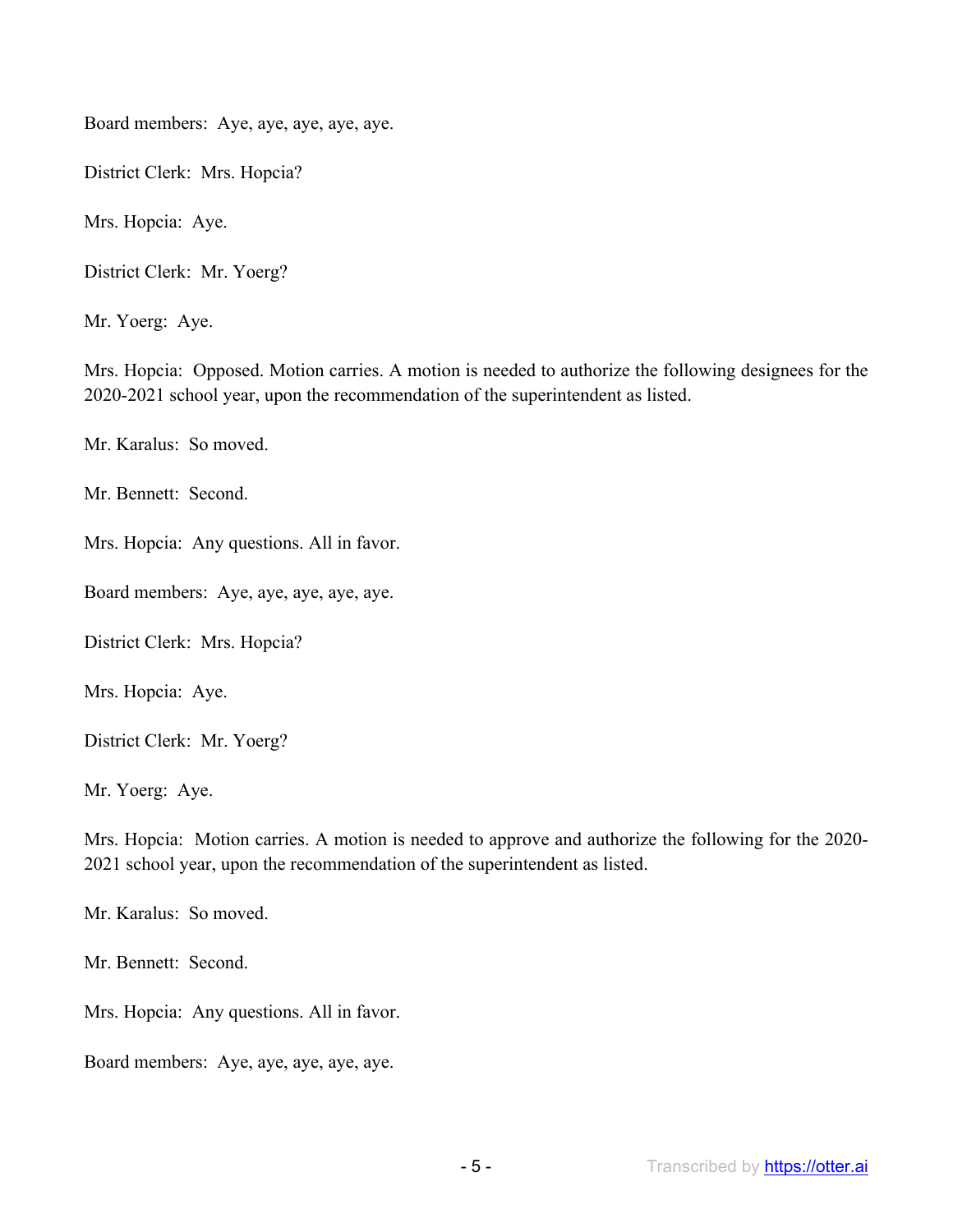District Clerk: Mrs. Hopcia?

Mrs. Hopcia: Aye.

District Clerk: Mr. Yoerg?

Mr. Yoerg: Aye.

Mrs. Hopcia: Opposed. Motion carries. A motion is needed to approve the following actions, upon the recommendation of the superintendent as listed.

Mr. Karalus: So moved.

Mr. Bennett: Second.

Mrs. Hopcia: Any questions. All in favor.

Board members: Aye, aye, aye, aye, aye.

District Clerk: Mrs. Hopcia?

Mrs. Hopcia: Aye.

District Clerk: Mr. Yoerg?

Mr. Yoerg: Aye.

Mrs. Hopcia: Opposed. Motion carries. A motion is needed to appoint the following representatives for the 2020-2021 school year.

District Clerk: We need to do the discussion first.

Mrs. Hopcia: We need a motion.

Mr. Yoerg: We need to put people in place first.

Mr. Bennett: Who did them last year, do we know?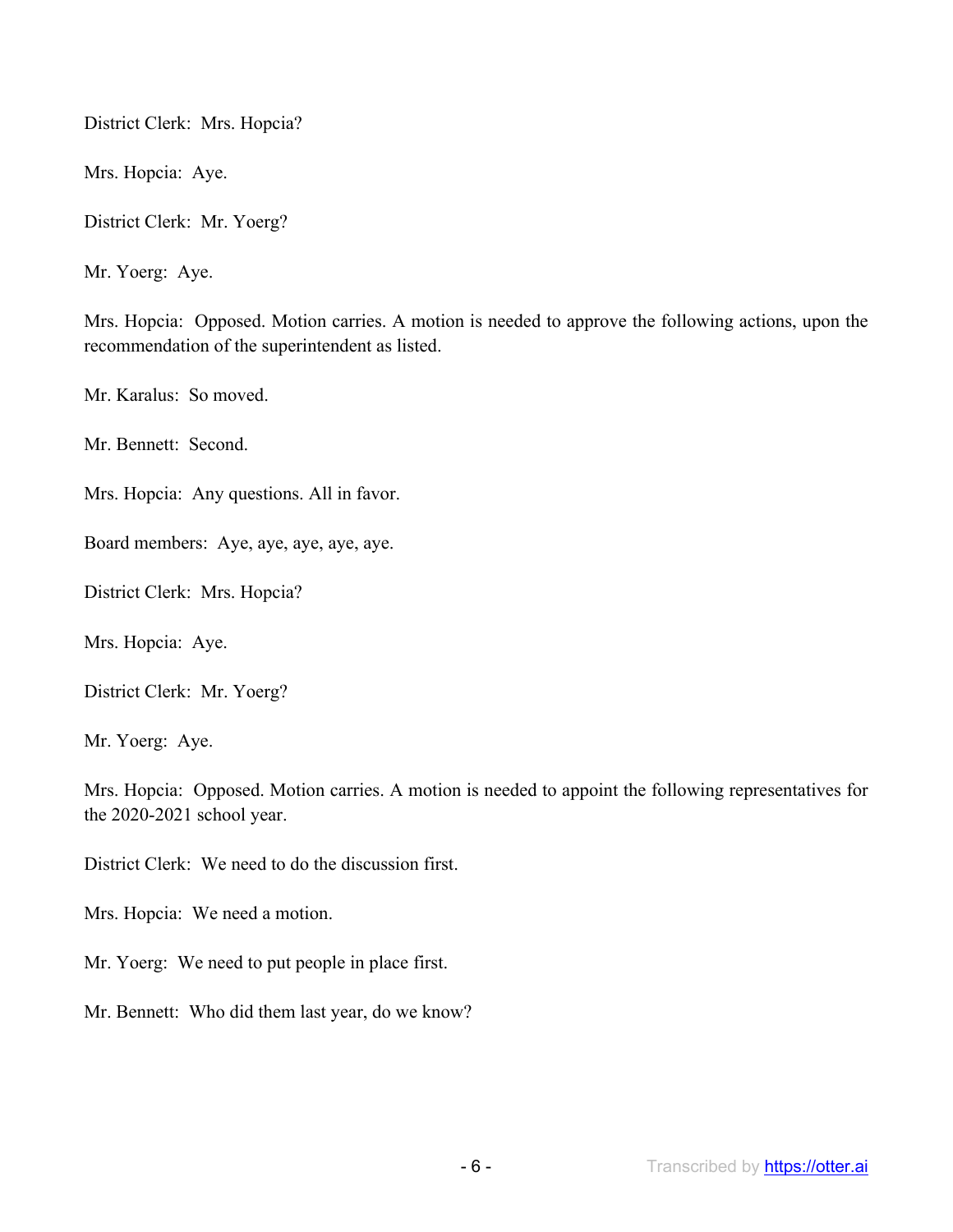Mrs. Hopcia: Alight, we have for delegate assembly Rich and Ken. So the question is Paul, are you interested in being on the delegate assembly. Maybe Rich you could talk about what you do so that Paul knows what he's getting himself into

Mr. Karalus: Actually, it's a pretty easy one because the delegate assembly meets on Thursdays so since we meet on Thursdays, we don't attend assemblies.

Mr. Stoltman: So Rich is telling you to join that one. We had some earlier meetings this year, we've met on Tuesdays.

Mrs. Hopcia: We did.

District Clerk: So is Rich taking that or Paul?

Mrs. Hopcia: No changes?

District Clerk: Paul, you're the alternate?

Mr. Roll: Yes.

Mrs. Hopcia: Is that okay.

District Clerk: Yes.

Mrs. Hopcia: All right, moving on to the legislative committee, I have Mike Bennett alternate Ken Stoldt. Paul, would you like to be an alternate for this one as well. Mike Bennett did you want to discuss?

Mr. Bennett: Okay, they'll send out something sometimes legislators will get together.

Mr. Roll: Where do they meet?

Mr. Bennett: Usually at BOCES. it's not very often, they are on Thursday nights as well.

Mr. Roll: I'll accept the alternate position.

Mrs. Hopcia: Okay.So who do we have.

Mr. Bennett: Mike and Paul.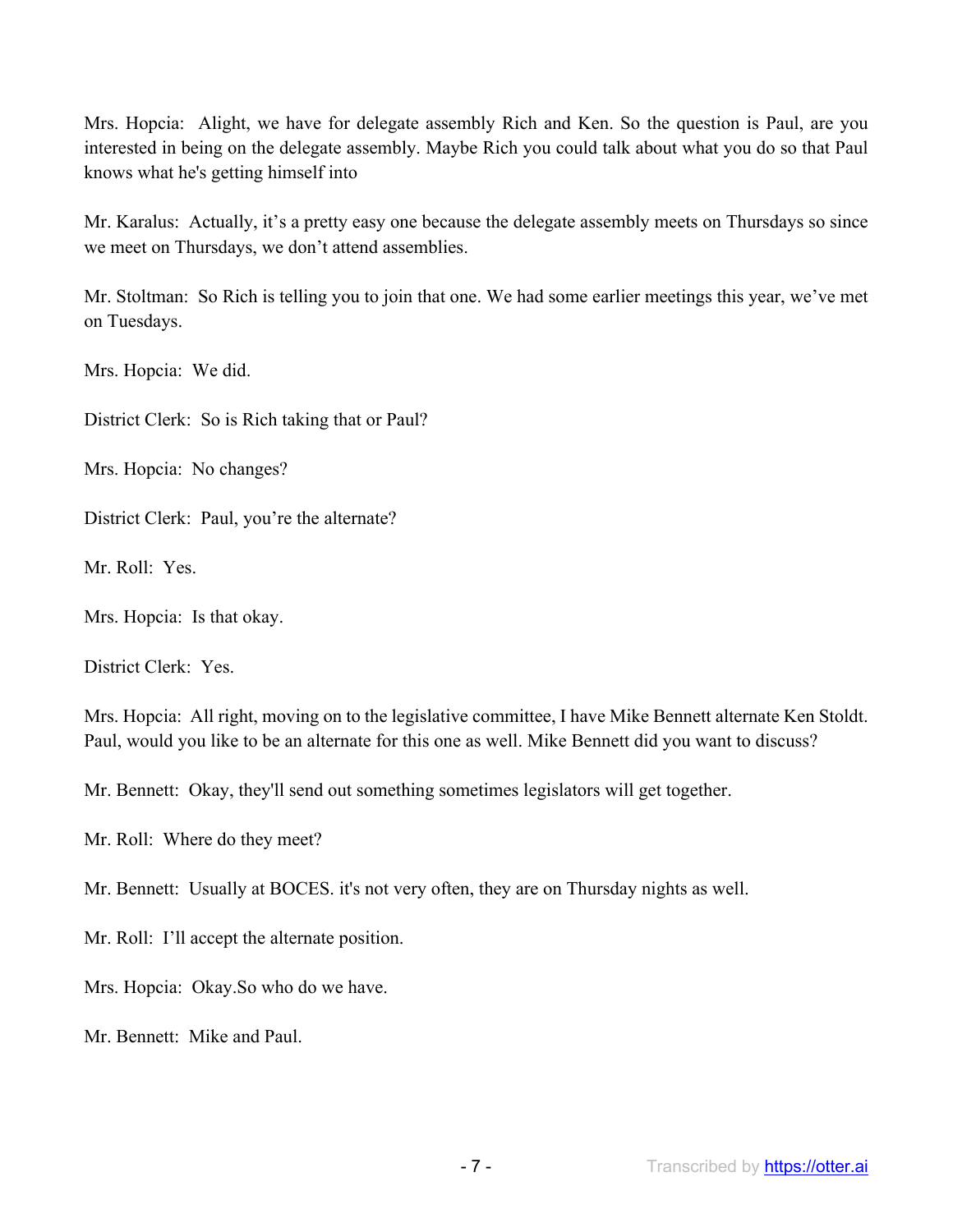Mrs. Hopcia: Mike and Paul. Okay, moving on to budget and finance team, we have Jim Yoerg as representative and like Mike Karpie as the alternate, I don't believe Mike Karpie asked for any changes.

Mr. Yoerg: I'm good.

Mrs. Hopcia: Okay. Thanks, Jim. Moving on to delegate to the annual business meeting, I am the representative Rich You are my alternate does that work for you.

Mr. Karalus: I'm good

Mrs. Hopcia: I'm good with that as well. Um, representative for impartial hearings is me, I can keep that. What's that?

Mr. Stoltman: Tracy, I think you need to take the action item on the first three, and then, correct?

District Clerk: Yes.

Mrs. Hopcia: All right, Tracy, feel free to interrupt me at any time. It's all, I'm doing this on three different screens people so bear with me. So now I can say a motion is needed to appoint the following representatives for the 2021 school year.

Mr. Yoerg: So moved.

Mr. Karalus: Second.

Mrs. Hopcia: All in favor.

Board members: Aye, aye, aye, aye, aye.

Mrs. Hopcia: Opposed? Oh, you didn't ask for us Tracy.

District Clerk: Mrs. Hopcia?

Mrs. Hopcia: Aye.

District Clerk: Mr. Yoerg?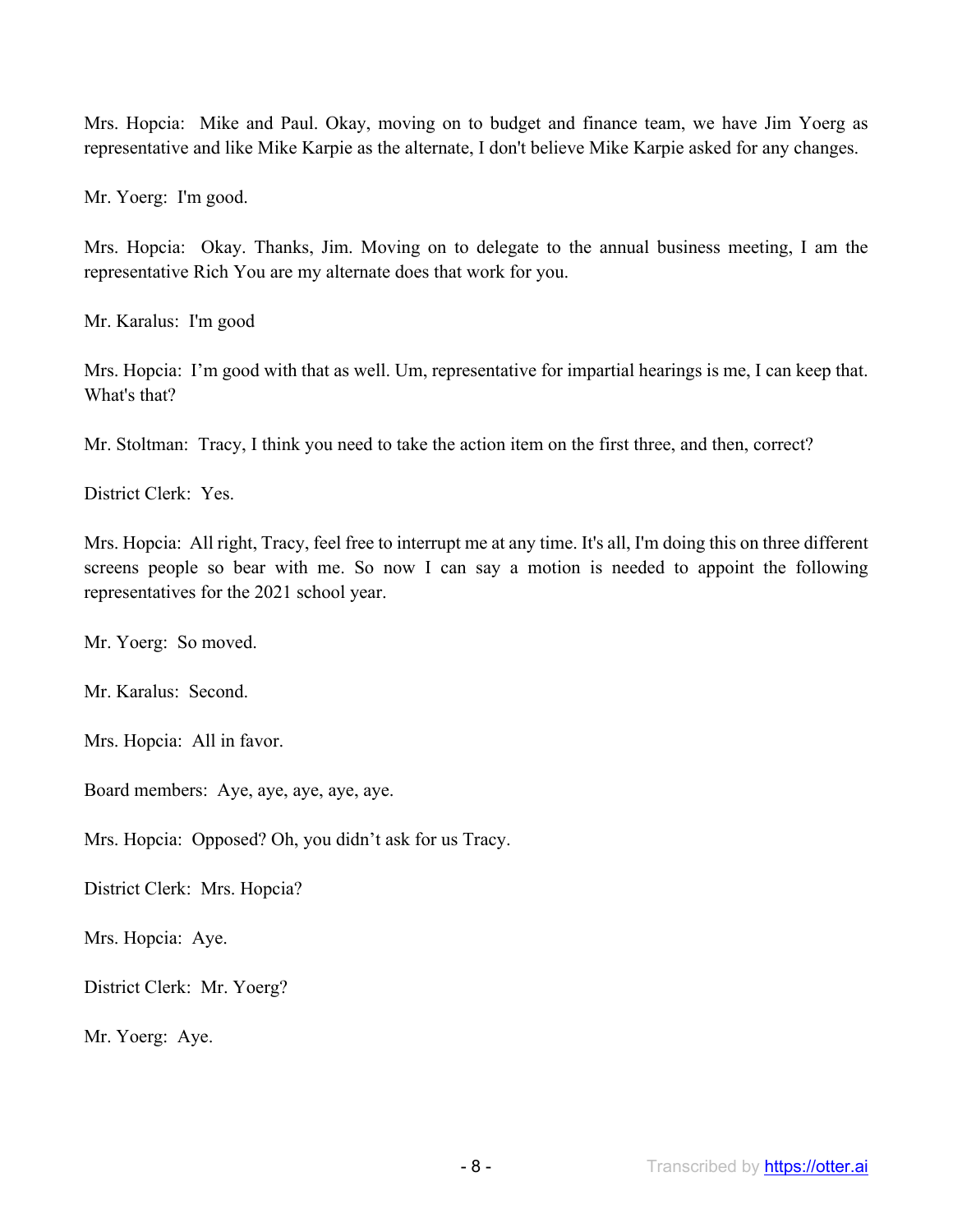Mrs. Hopcia: Opposed? Motion carries. Alright next page. Now this is what I already talked about A motion is needed to appoint the following representatives for the 2020-2021 school year delegate to the annual business meeting in the form of Jill Hopcia and Rich Karalus.

Mr. Bennett: So moved.

Mr. Yoerg: Second.

Mrs. Hopcia: Any questions. All in favor.

Board members: Aye, aye, aye, aye, aye.

District Clerk: Mrs. Hopcia?

Mrs. Hopcia: Aye.

District Clerk: Mr. Yoerg?

Mr. Yoerg: Aye.

Mrs. Hopcia: Motion carries. Okay, now we will move on to the public content. Representative for impartial hearings, we have me as a representative I am fine with that. The board ATA liaison committee, I have as representatives Mike Bennett and Tanya Is that okay with you guys.

Mr. Bennett: Jim, did you want any.

Mr. Yoerg: Yes, I would like that, I would, I would. I'll take the impartial hearings.

Mrs. Hopcia: Oh, you want to do that Jim? That's fine Jim.

Mr. Yoerg: If you guys want to keep that that's fine.

Mrs. Hopcia: Alright so Jim you're gonna take over as impartial hearing, Tracy do you have that?

District Clerk: Got it.

Mrs. Hopcia: And then the ATA liaison we have Mike Bennett and Tanya.

Mr. Bennett: Sounds good.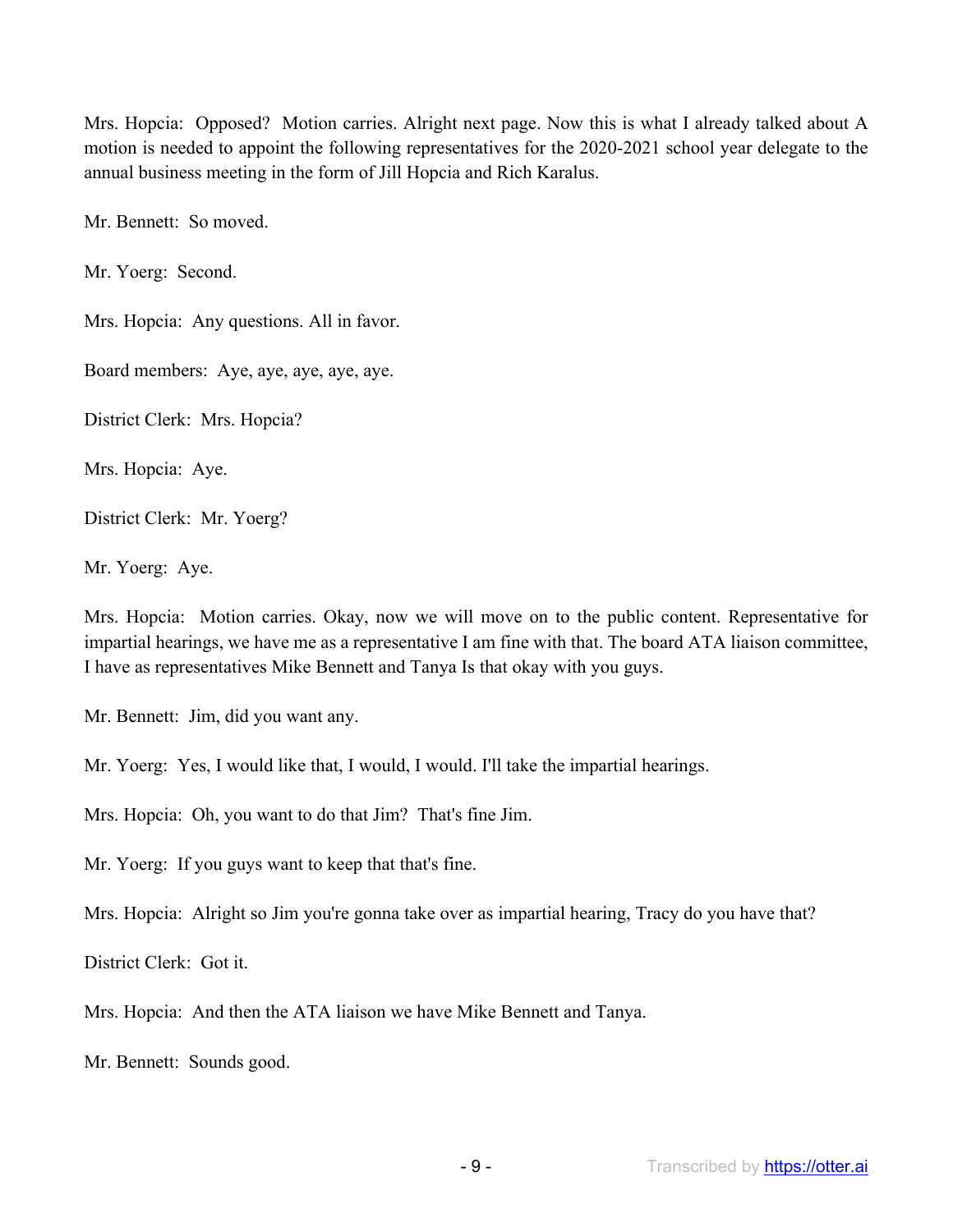Mrs. Hopcia: All right, moving on to the district student achievement team Representative Mike Bennett and Mike Karpie, any changes.

Mr. Bennett: I'm okay.

Mrs. Hopcia: You're okay. Mike Mike didn't ask for any changes. Technology committee I have Mike Bennett and Rich.

Mr. Bennett: Okay.

Mr. Karalus: I'm good.

Mrs. Hopcia: You're good with that? Policy review committee I have Ken and Jim. I've never done that. I'd be interested in doing that. Jim Are you interested in staying on.

Mr. Yoerg: Yeah, I'm okay with it.

Mrs. Hopcia: Alright, so I'll take over for Ken. Finance Committee. We have Tanya and Ken. There's an opening. Paul, how do you feel about it?

Mr. Roll: What does that involve? The finances of the district?

Mr. Karpik: Typically. We don't really have a lot of finance committee meetings, due to the fact that the board as a whole talks about the finances so, there's not a lot of meetings.

Mr. Roll: Okay, I'm fine with that.

Mrs. Hopcia: So is Paul good with that?

District Clerk: Yes.

Mrs. Hopcia: Alright, Audit Committee um, Jill Hopcia, Rich Karalus and Ken Stoldt.

Mr. Yoerg: I'd like to get back on that committee if I can.

Mrs. Hopcia: You want to take my spot Jim.

Mr. Yoerg: Sure. Um, Paul would you be interested in doing that one?

Mr. Roll: the audit committee.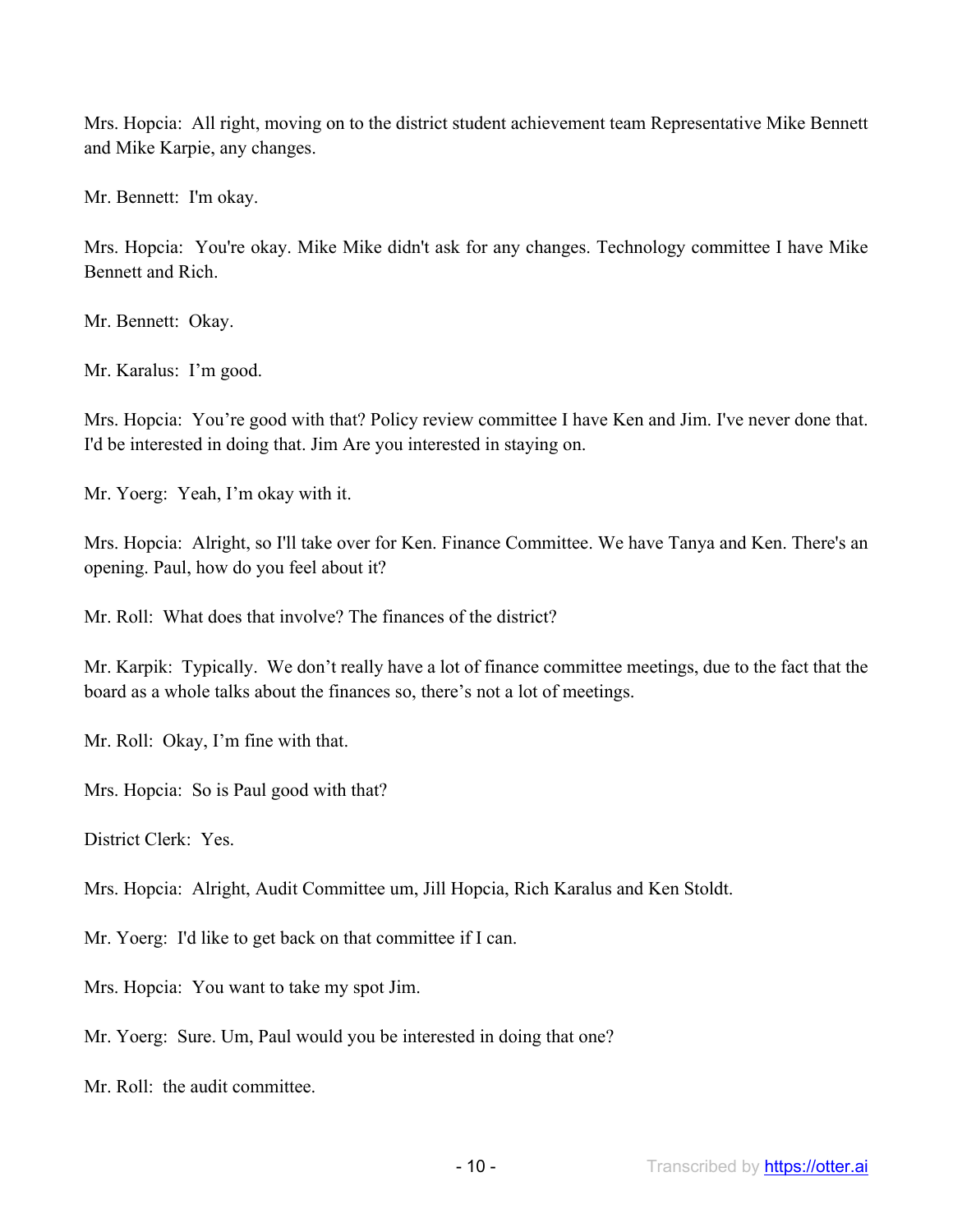Mrs. Hopcia: Yeah. That one we meet a few times a year, with Paul and Adam, and we talked with our auditors and its basic finances and things for them to look into. Is that something you're interested in, if not I'll stay on Paul.

Mr. Roll: I'll go on that.

Mrs. Hopcia: Okay.

Mr. Karalus: I'll stay on that as well.

Mr. Stoltman: We usually meet before board meetings.

Mr. Karpik: Right, there might be one coming up.

Mrs. Hopcia: Alright, moving on to the district safety committee I have Mike Bennett.

Mr. Roll: Actually, I would like to do that one.

Mr. Bennett: Paul will do that.

Mrs. Hopcia: You're good.

Mr. Roll: Oh yeah.

Mrs. Hopcia: Okay, and visitation committee I have Rich and Jim.

Mr. Karalus: I'll stay.

Mr. Yoerg: I don't need to be on it this year. I don't know.

Mrs. Hopcia: Tanya, do you want that one.

District Clerk: Paul said he would do it.

Mr. Bennett: I'll do it with Paul. Does Jim want to be on it.

Mrs. Hopcia: No, he does not.

Mr. Yoerg: I was on last year so it's probably good to switch it up every year.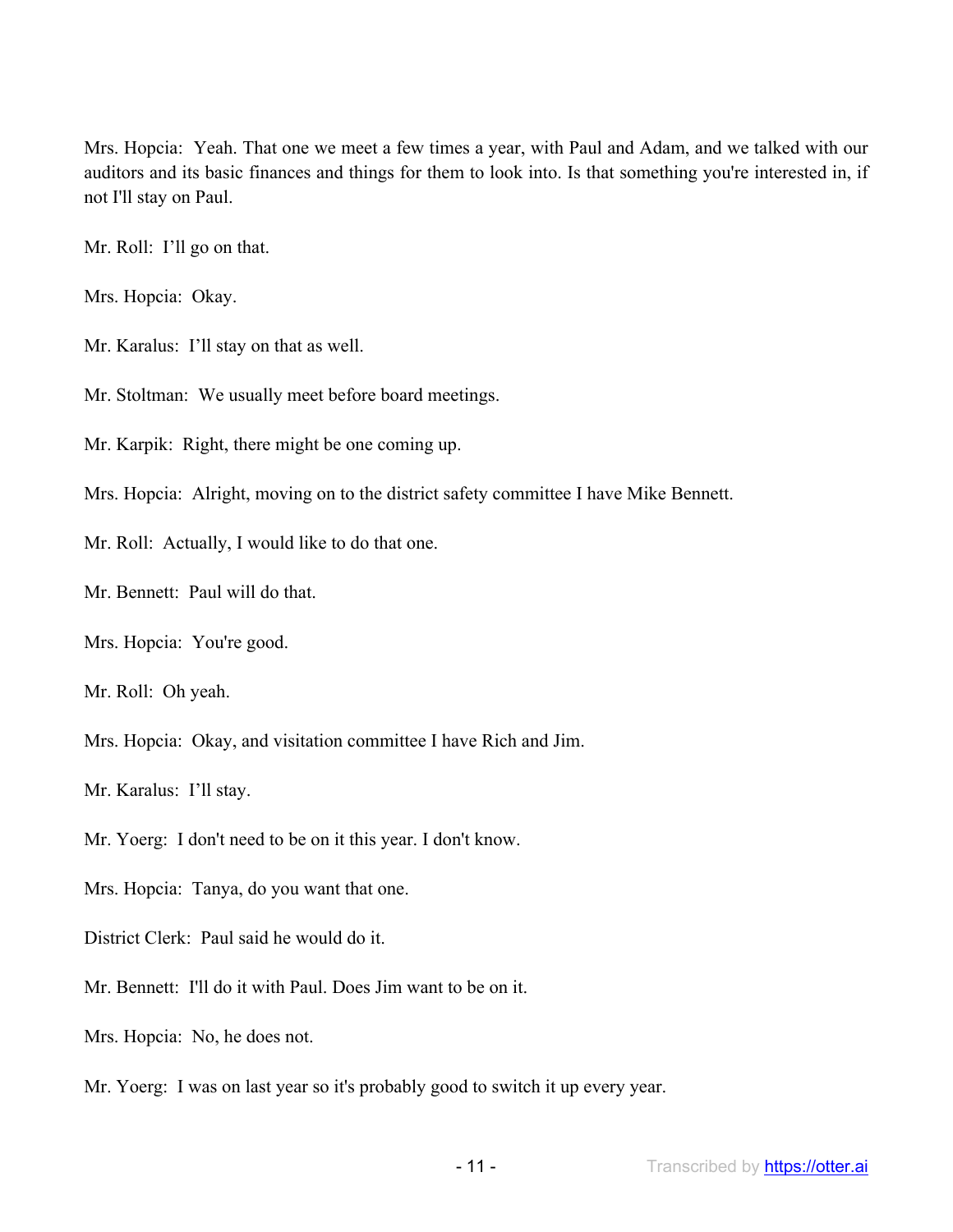Mrs. Hopcia: It is good to switch it up.

Mrs. Lords-Quinn: I can go back on it.

Mrs. Hopcia: You already did it Tanya.

District Clerk: So, Tanya and Paul?

Mrs. Hopcia: I don't know Paul's got a lot of committees guys. Paul, do you want to give any up?

Mr. Stoltman: Are you good with what you have right now, or do you want to take a look at it?

Mrs. Hopcia: Okay is that it?

Mr. Bennett: I can do the Finance Committee if it's not that often and this way Paul, are you on the finance committee Paul? You can throw me on the finance committee.

District Clerk: So the finance committee is Mike Bennett and Tanya Lords-Quinn.

Mrs. Hopcia: All right, everybody in place. A motion is needed to appoint the following representatives for the 2020-2021 school year.

Mr. Karalus: So moved.

Mr. Bennett: Second.

Mrs. Hopcia: Any questions. All in favor.

Board members: Aye, aye, aye, aye, aye.

District Clerk: Mrs. Hopcia?

Mrs. Hopcia: Aye.

District Clerk: Mr. Yoerg?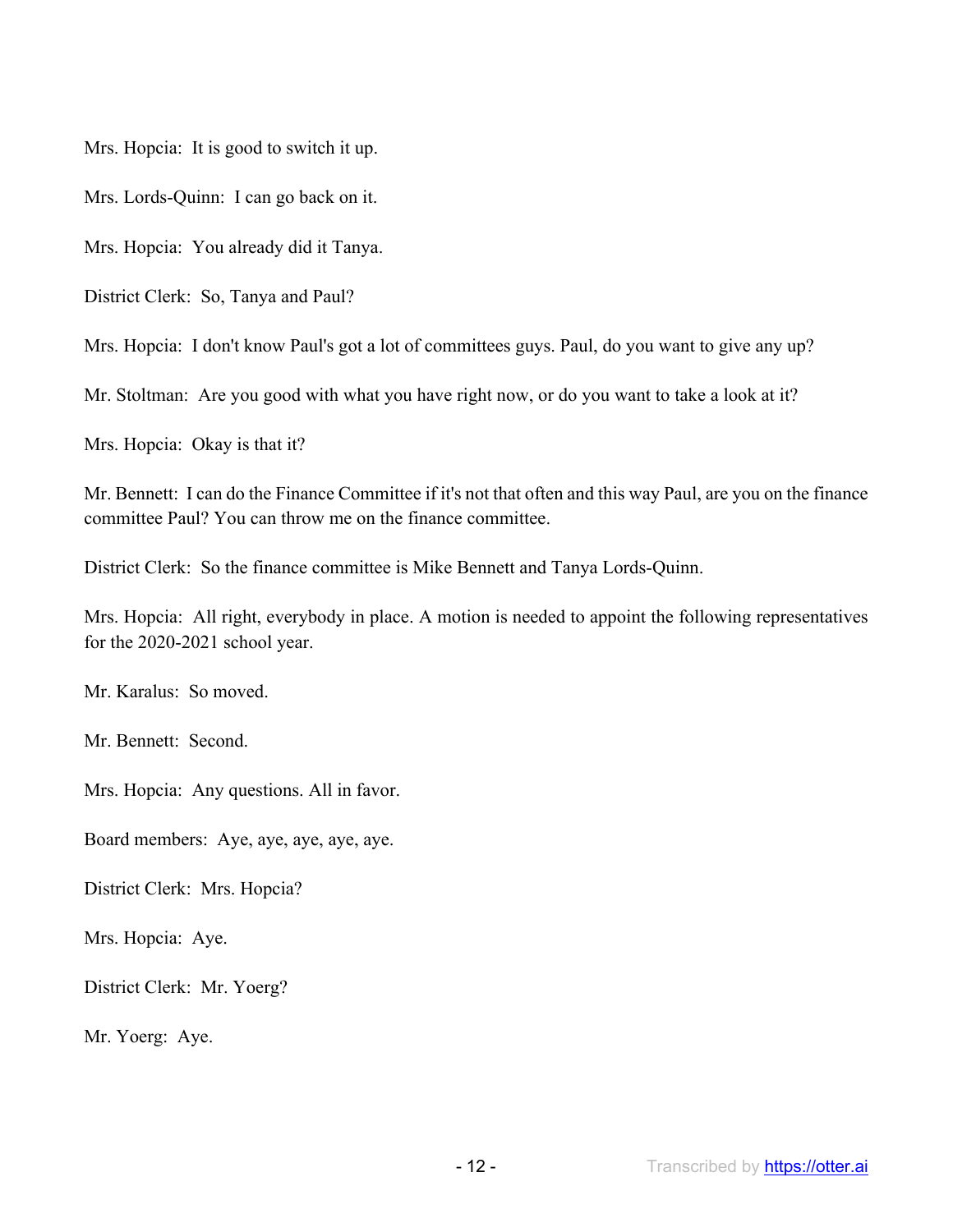Mrs. Hopcia: Motion carries. Alright, I think that's it right Tracy from this one.

District Clerk: That's it for that meeting, now this will immediately follow so we don't need to do the pledge.

Mrs. Hopcia: Okay, get you over to the regular meetings. All right, cool. Oops, sorry sorry sorry sorry. Bear with me people, regular meeting. Sorry Tracy, I'm having technical difficulties. Moving on after the pledge a motion is needed to nope, don't need that one. A motion is needed to approve the Board of Education minutes from the regular meeting held on June 18, 2020.

Mr. Bennett: Do we need a motion to reopen the meeting?

District Clerk: No, this meeting immediately follows.

Mrs. Hopcia: It just follows. Are we good.

District Clerk: Rich moved.

Mr. Bennett: Second.

Mrs. Hopcia: All in favor? Board members: Aye, aye, aye, aye, aye.

District Clerk: Mrs. Hopcia?

Mrs. Hopcia: Aye.

District Clerk: Mr. Yoerg?

Mr. Yoerg: Aye.

Mrs. Hopcia: Anyone abstaining?

District Clerk: Paul.

Mrs. Hopcia: All right. Any opposed? Motion carries. A motion is needed to receive warrant and budget status reports for the period ending June 15, 2020.

Mr. Bennett: So moved.

Mr. Karalus: Second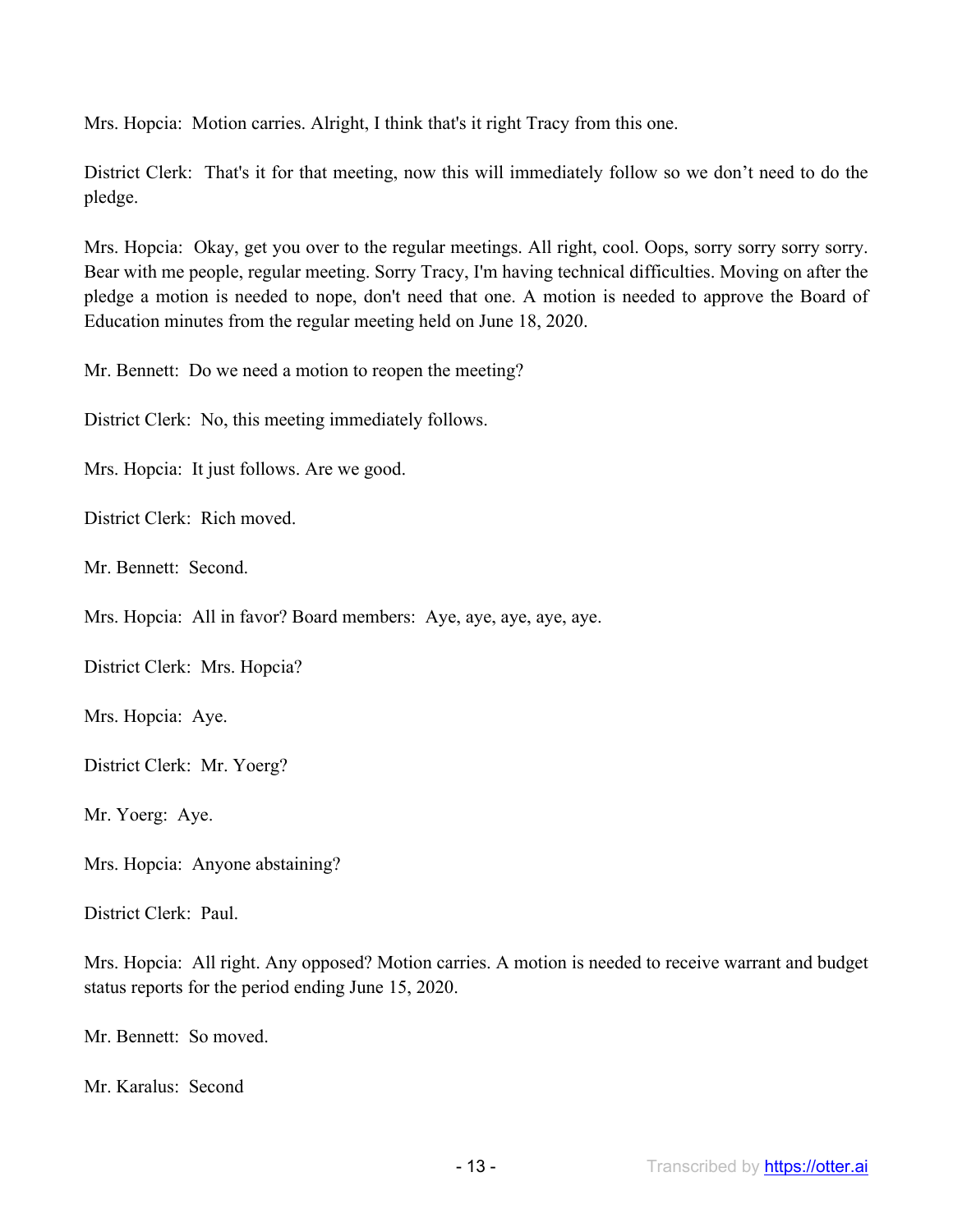Mrs. Hopcia: Questions. All in favor.

Board members: Aye, aye, aye, aye, aye.

District Clerk: Mrs. Hopcia?

Mrs. Hopcia: Aye.

District Clerk: Mr. Yoerg?

Mr. Yoerg: Aye.

Mrs. Hopcia: Opposed? Motion carries. a motion is needed to accept the following resignation: Paul Roll, Jr.

Mr. Karalus: So moved.

Mr. Bennett: Second.

Mrs. Hopcia: Any questions. All in favor.

Board members: Aye, aye, aye, aye, aye.

District Clerk: Mrs. Hopcia?

Mrs. Hopcia: Aye.

Mr. Roll: I abstain.

District Clerk: Mr. Yoerg?

Mr. Yoerg: Aye.

Mrs. Hopcia: Okay, abstentions?

Mr. Roll: Abstain.

Mrs. Hopcia: And then opposed? Nobody? Motion carries. Moving on. A motion is needed to approve the following resolution it resolved that, upon the recommendation of the superintendent, the Alden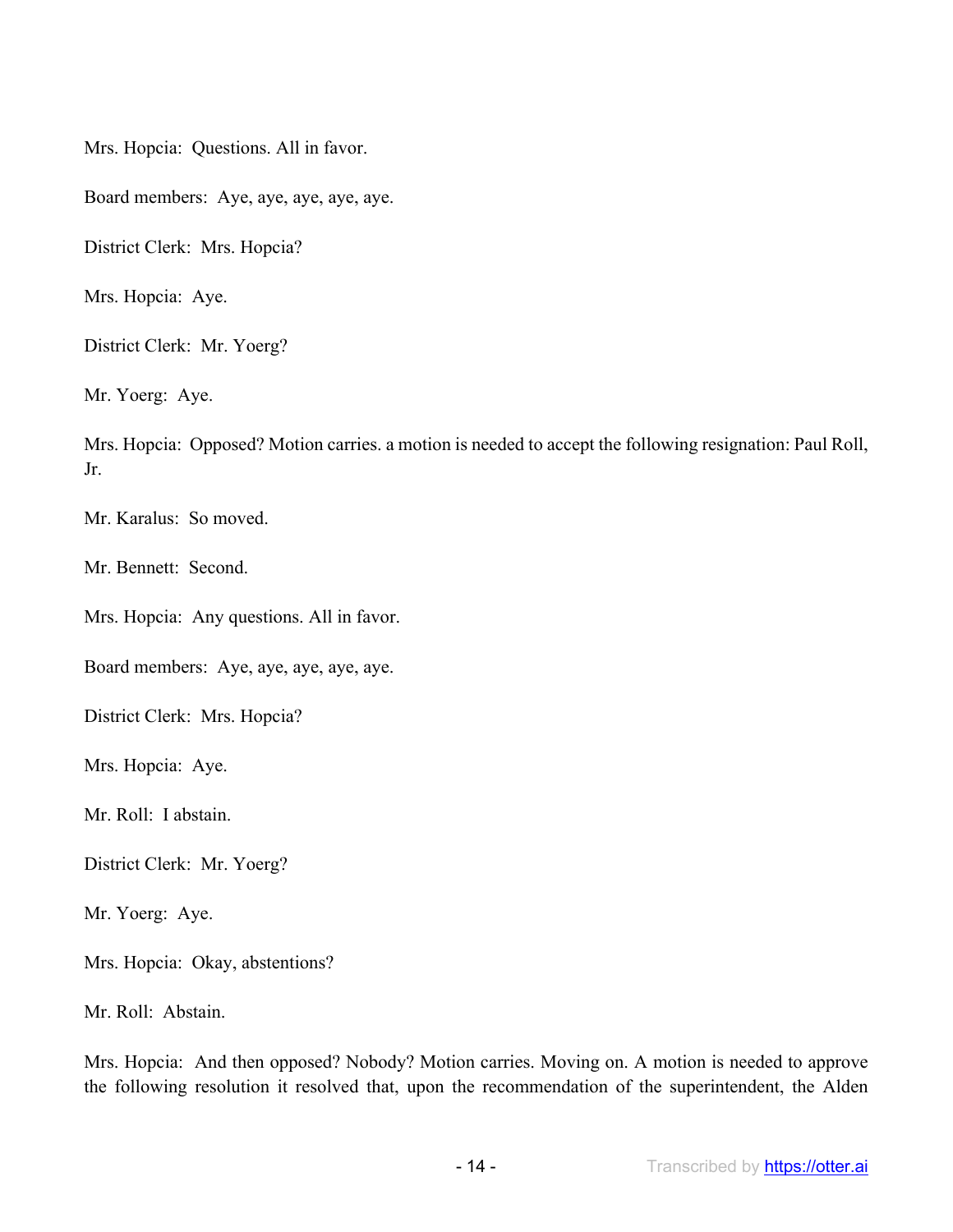School Board of Education hereby abolishes the teaching positions in following tenure areas effective July 3, 2020: elementary teacher 2.0 and a teacher assistant 1.0.

Mr. Karalus: So moved.

Mr. Bennett: Second.

Mrs. Hopcia: Any questions. All in favor.

Board members: Aye, aye, aye, aye, aye.

District Clerk: Mrs. Hopcia?

Mrs. Hopcia: Aye.

District Clerk: Mr. Yoerg?

Mr. Yoerg: Aye.

Mrs. Hopcia: Opposed? Motion carries. A motion is needed, upon the recommendation of the superintendent to appoint the following: Lori Granada chorus teacher point six.

Mr. Karalus: So moved.

Mr. Yoerg: Second.

Mrs. Hopcia: Any questions. All in favor.

Board members: Aye, aye, aye, aye, aye.

District Clerk: Mrs. Hopcia?

Mrs. Hopcia: Aye.

District Clerk: Mr. Yoerg?

Mr. Yoerg: Aye.

Mrs. Hopcia: Opposed? Motion carries. A motion is needed, upon the recommendation of the superintendent to appoint the following as listed.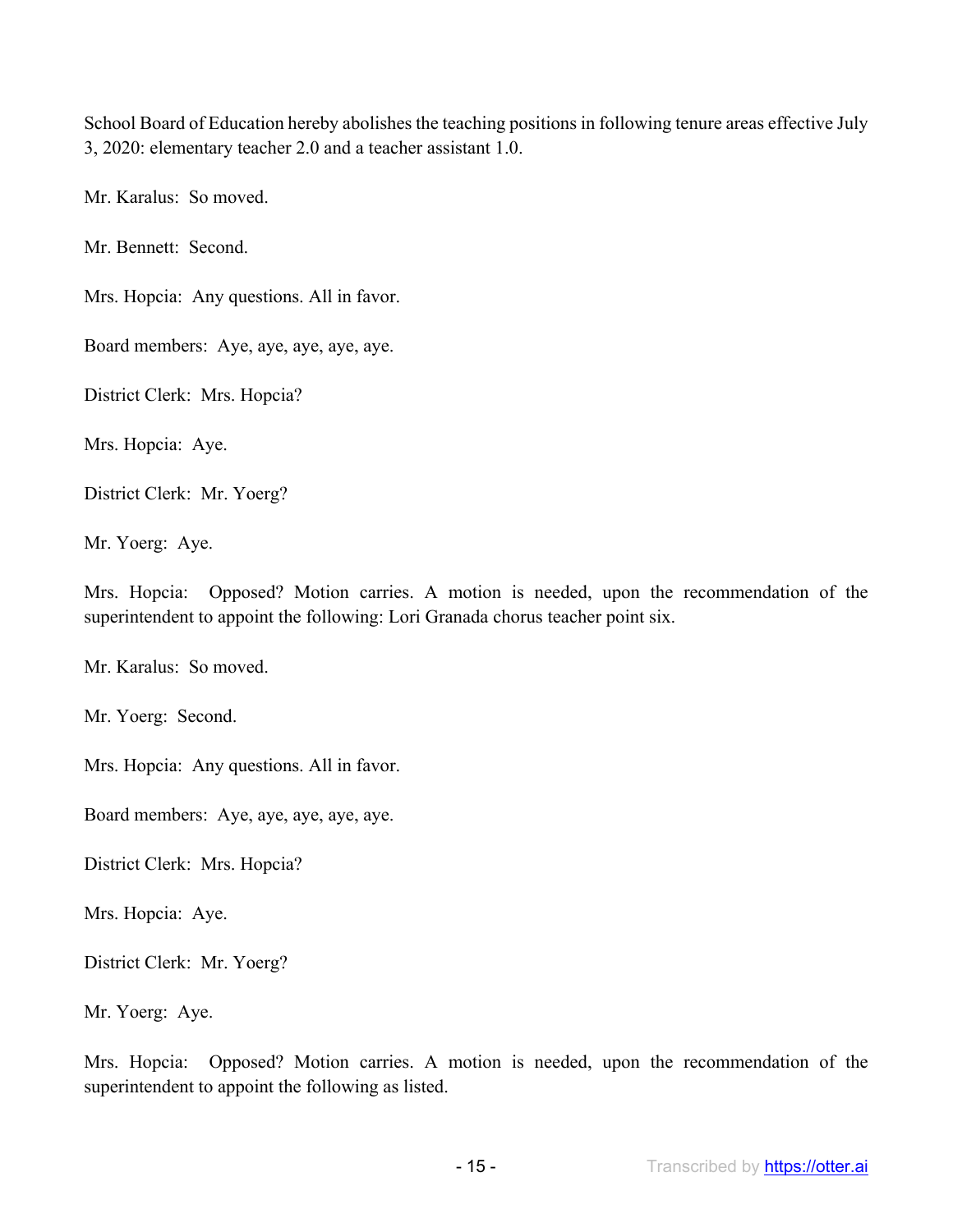Mr. Karalus: So moved.

Mr. Bennett: Second.

Mrs. Hopcia: Any questions. All in favor.

Board members: Aye, aye, aye, aye, aye.

District Clerk: Mrs. Hopcia?

Mrs. Hopcia: Aye.

District Clerk: Mr. Yoerg?

Mr. Yoerg: Aye.

Mrs. Hopcia: Opposed? motion carries. A motion is needed, upon the recommendation of the superintendent to appoint the following 2020-2021 class club advisors for the high school with stipends as per schedule B of all the Teachers Association contract as listed.

Mr. Karalus: So moved.

Mr. Bennett: Second.

Mrs. Hopcia: Any questions. All in favor.

Board members: Aye, aye, aye, aye, aye.

District Clerk: Mrs. Hopcia?

Mrs. Hopcia: Aye.

District Clerk: Mr. Yoerg?

Mr. Yoerg: Aye.

Mrs. Hopcia: Opposed. Motion carries. A motion as needed, upon the recommendation of the superintendent to appoint the following 2020-2021 Club advisors for the middle school with stipends as per Schedule B of the Alden Teachers Association contract as listed.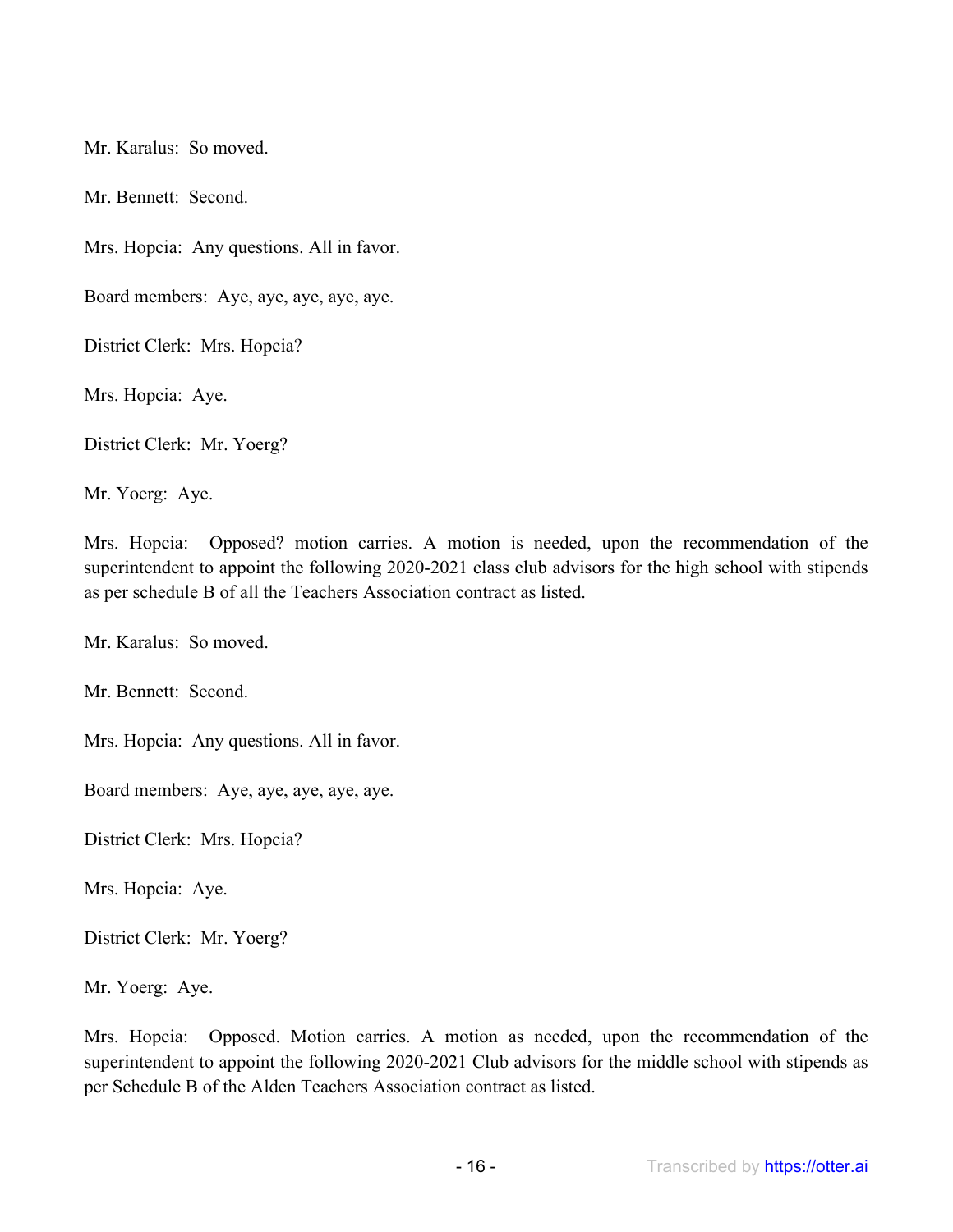Mr. Karalus: So moved.

Mr. Bennett: Second.

Mrs. Hopcia: Any questions. All in favor.

Board members: Aye, aye, aye, aye, aye.

District Clerk: Mrs. Hopcia?

Mrs. Hopcia: Aye.

District Clerk: Mr. Yoerg?

Mr. Yoerg: Aye.

Mrs. Hopcia: Opposed? Motion carries. A motion is needed, upon the recommendation of the superintendent to accept the following resolution: Be it resolved the Board of Education of the Alden Central School District hereby approves a memorandum of agreement between Alden central schools and the Alden Central School Administrators Association as presented and to authorize Adam Stoltman superintendent of schools to execute the same.

Mr. Karalus: So moved.

Mr. Bennett: Second.

Mrs. Hopcia: Any questions. All in favor.

Board members: Aye, aye, aye, aye, aye.

District Clerk: Mrs. Hopcia?

Mrs. Hopcia: Aye.

District Clerk: Mr. Yoerg?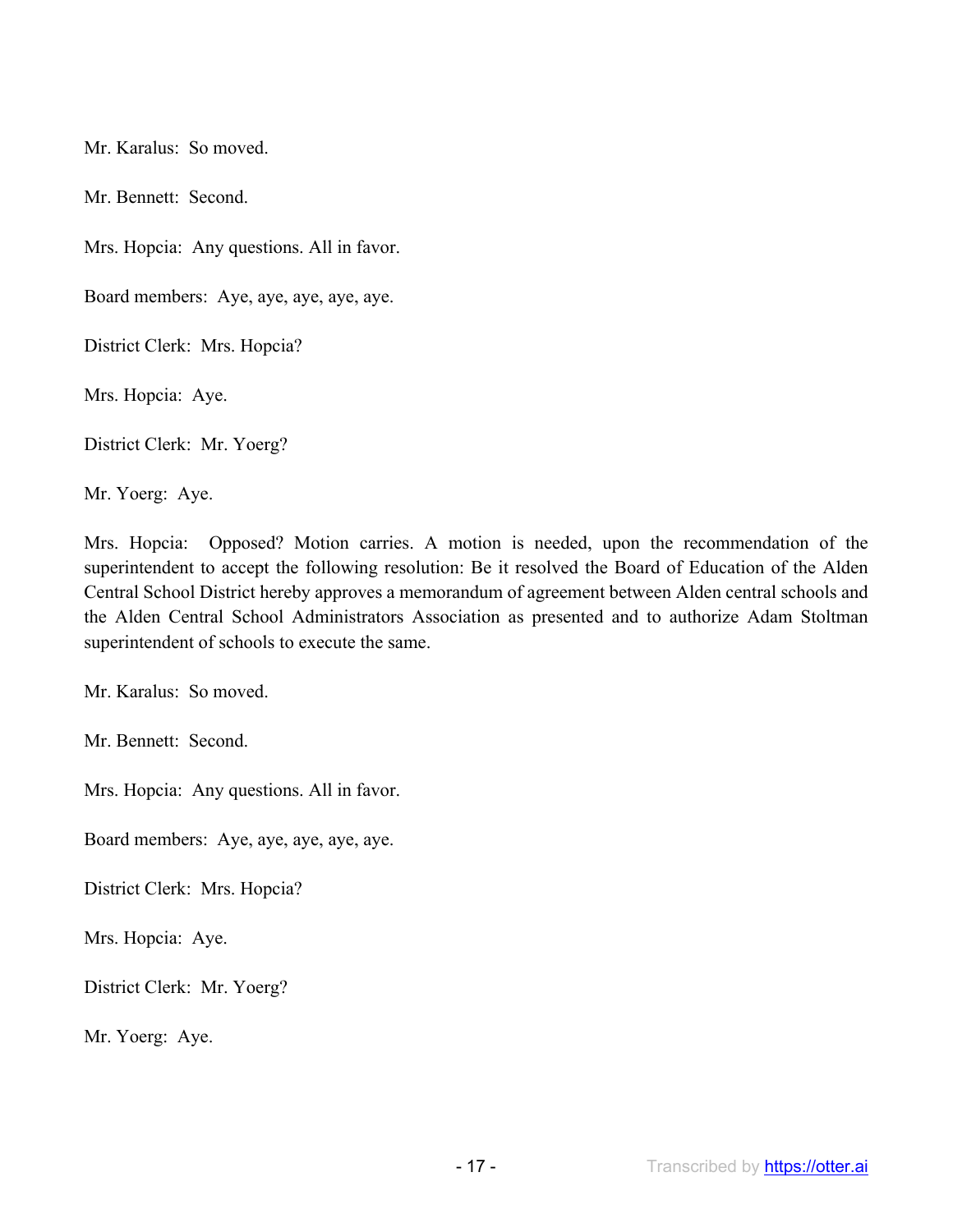Mrs. Hopcia: Opposed? Motion carries. A motion is needed, upon the recommendation of the superintendent to approve the employment agreements for the following as presented: Dave Riggerman, William Santiago and Brenda Houston.

Mr. Karalus: So moved.

Mr. Yoerg: Second.

Mrs. Hopcia: Any questions. All in favor.

Board members: Aye, aye, aye, aye, aye.

District Clerk: Mrs. Hopcia?

Mrs. Hopcia: Aye.

District Clerk: Mr. Yoerg?

Mr. Yoerg: Aye.

Mrs. Hopcia: Opposed? Motion carries. A motion is needed to approve the following resolution: Be it resolved that upon the recommendation of the superintendent of schools, the Board of Education hereby adopts the terms and conditions of employment for the teacher Center Director as presented by the superintendent and reviewed by the board on July 2, 2020.

Mr. Karalus: So moved.

Mr. Bennett: Second.

Mrs. Hopcia: Any questions. All in favor.

Board members: Aye, aye, aye, aye, aye.

District Clerk: Mrs. Hopcia?

Mrs. Hopcia: Aye.

District Clerk: Mr. Yoerg?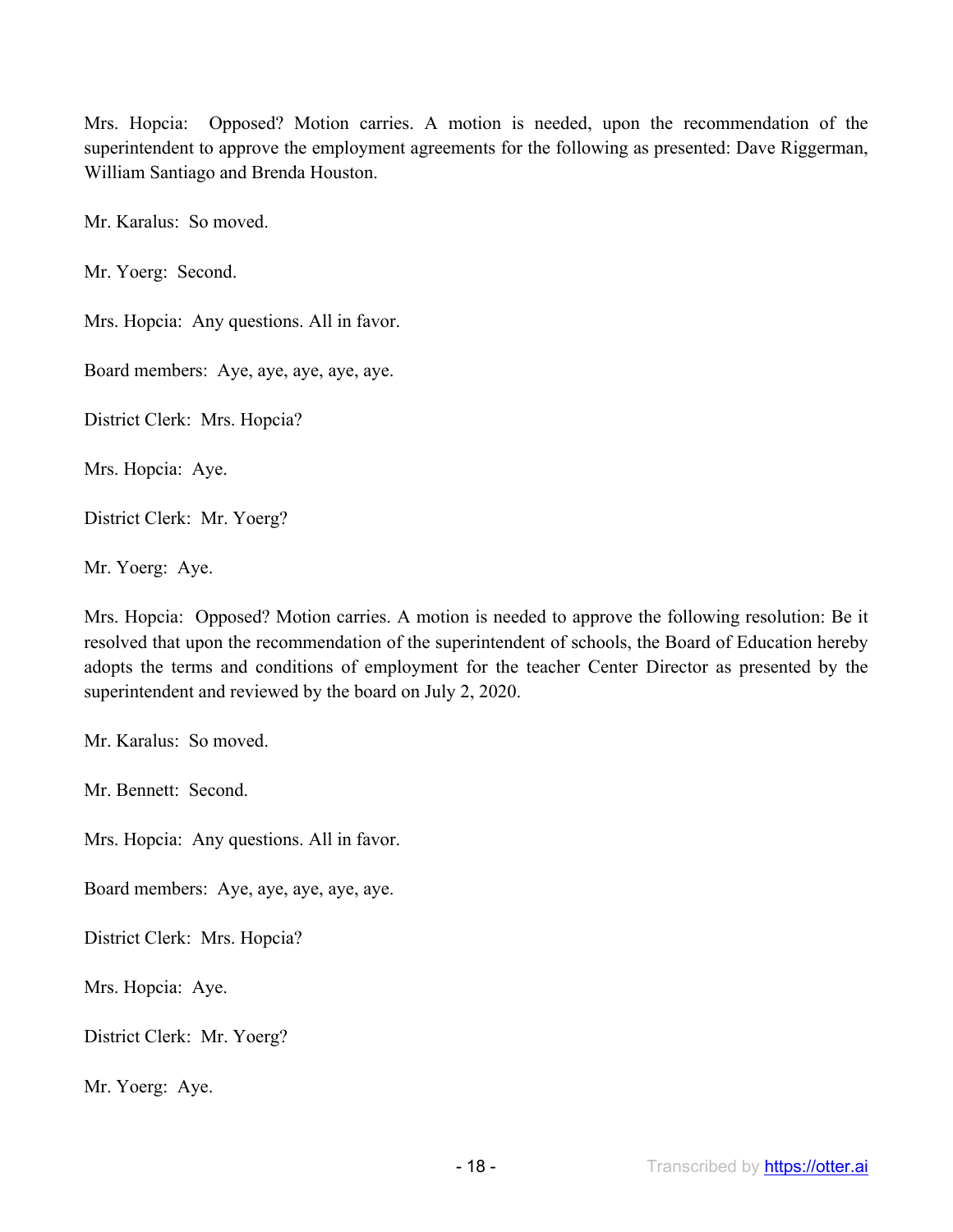Mrs. Hopcia: Opposed. Motion carries. A motion is needed, upon the recommendation of the superintendent to approve the revisions of the terms and conditions of employment for the following managerial confidential employee as presented, Anita Trautwein, school lunch manager.

Mr. Karalus: So moved.

Mr. Yoerg: Second.

Mrs. Hopcia: Any questions. All in favor.

Board members: Aye, aye, aye, aye, aye.

District Clerk: Mrs. Hopcia?

Mrs. Hopcia: Aye.

District Clerk: Mr. Yoerg?

Mr. Yoerg: Aye.

Mrs. Hopcia: Opposed? motion carries. A motion is needed to approve the base salaries and or hourly rates effective July ,1 2020 for the following administrative confidential managerial and or other employees as listed, upon the recommendation of the superintendent as listed.

Mr. Karalus: So moved.

Mr. Bennett: Second.

Mrs. Hopcia: Any questions. All in favor.

Board members: Aye, aye, aye, aye, aye.

District Clerk: Mrs. Hopcia?

Mrs. Hopcia: Aye.

District Clerk: Mr. Yoerg?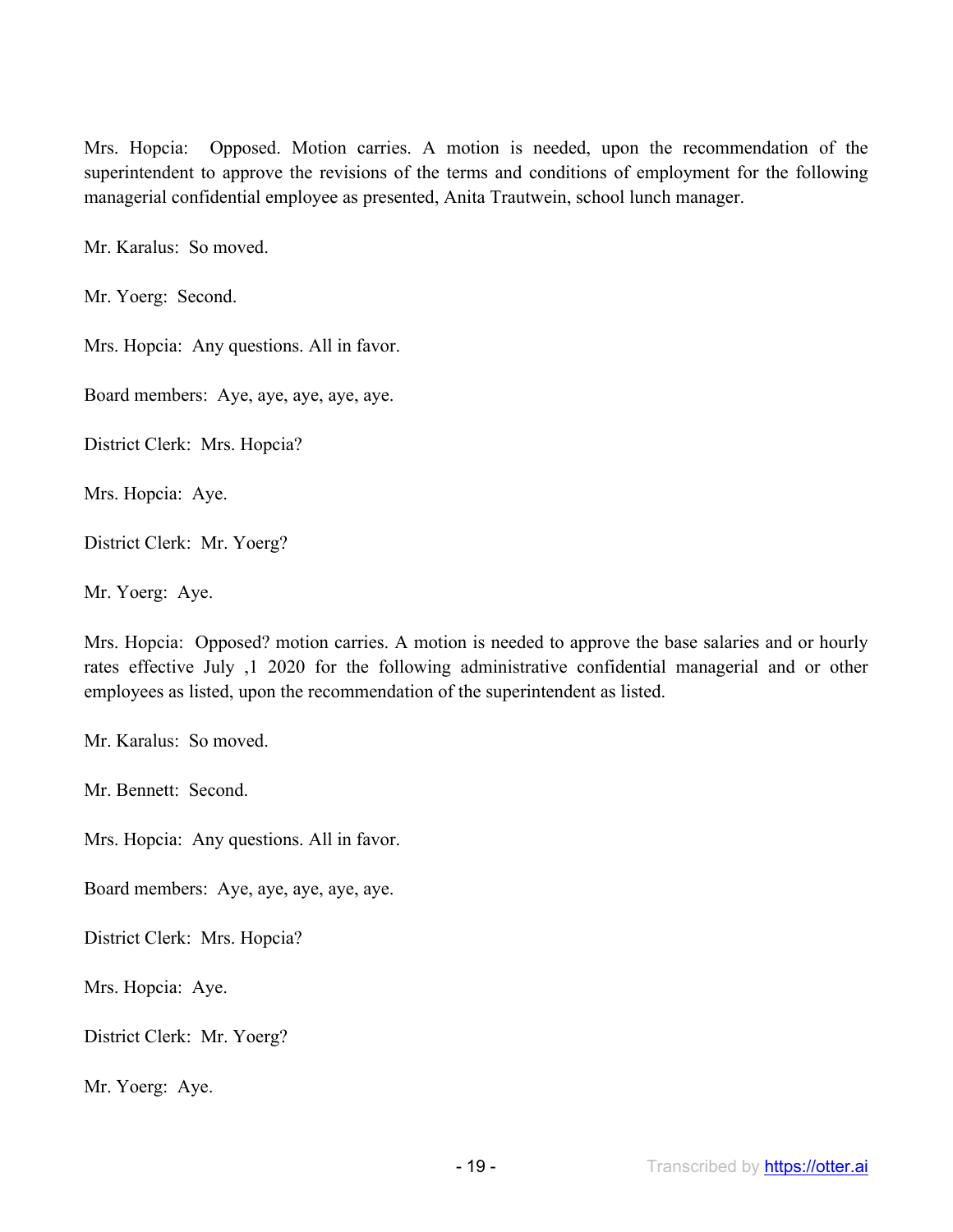Mrs. Hopcia: Opposed? Motion carries. A motion is needed to accept the following resolution, be it resolved that the Board of Education of the Central School District has reviewed and accepted the recommendations of the Committee on special education from the meetings held on June 2nd, 4<sup>th</sup>, 9th, 10th, and 12th 2020, and also the CSE amendment agreements dated June 11 and 16th 2020.

Mr. Karalus: So moved.

Mr. Bennett: Second.

Mrs. Hopcia: Any questions. All in favor.

Board members: Aye, aye, aye, aye, aye.

District Clerk: Mrs. Hopcia?

Mrs. Hopcia: Aye.

District Clerk: Mr. Yoerg?

Mr. Yoerg: Aye.

Mrs. Hopcia: Opposed? Motion carries. A motion is needed to accept the following resolution, be it resolved that the Board of Education of the Alden Central School District has reviewed and accepted the recommendations of the Committee on preschool special education from the meetings held on June 12 2020.

Mr. Karalus: So moved.

Mr. Yoerg: Second.

Mrs. Hopcia: Any questions. All in favor.

Board members: Aye, aye, aye, aye, aye.

District Clerk: Mrs. Hopcia?

Mrs. Hopcia: Aye.

District Clerk: Mr. Yoerg?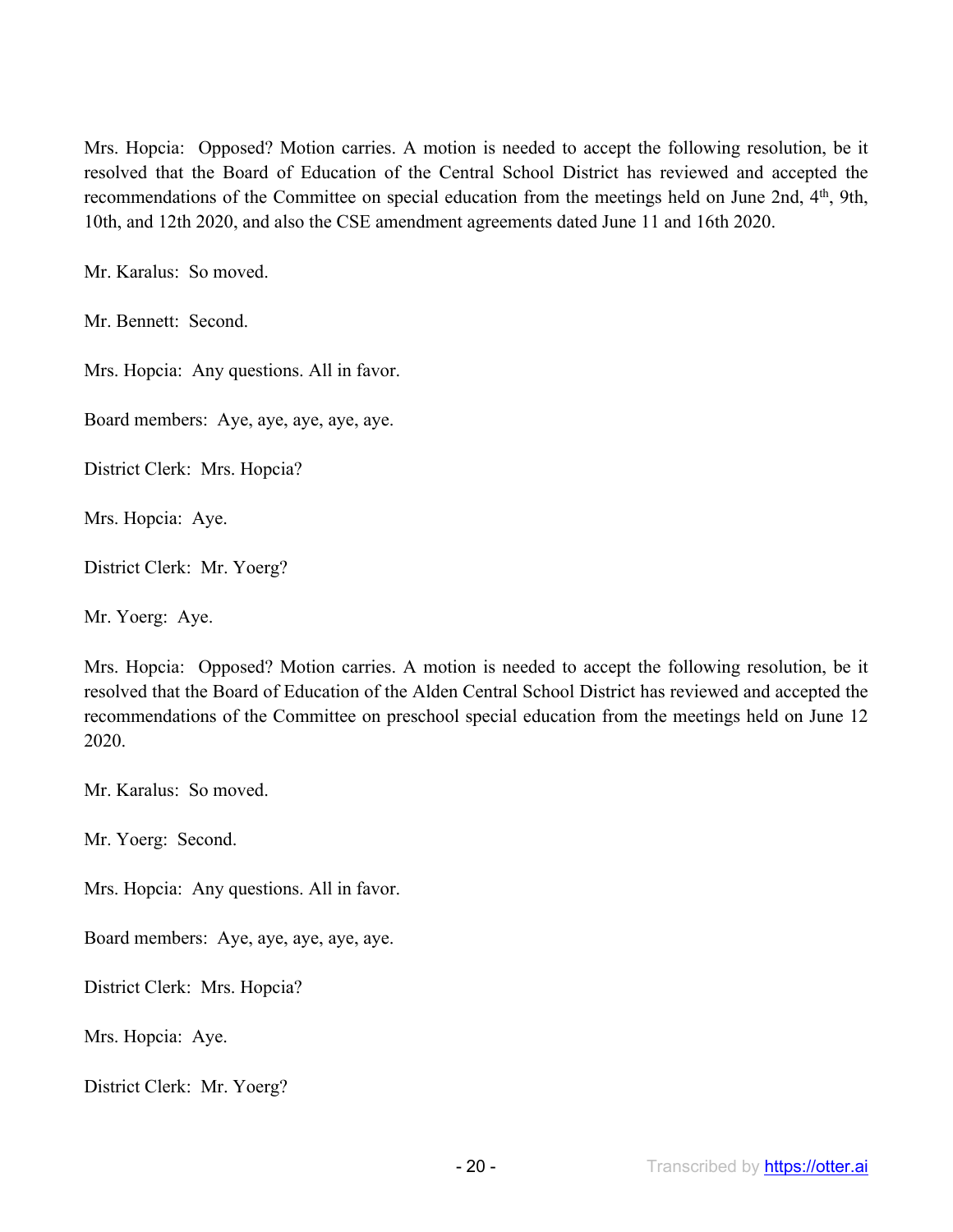Mr. Yoerg: Aye.

Mrs. Hopcia: Opposed? Motion carries. A motion is needed to approve the following budget transfers budget 17, and 18.

Mr. Karalus: So moved.

Mr. Yoerg: Second.

Mrs. Hopcia: Any questions. All in favor.

Board members: Aye, aye, aye, aye, aye.

District Clerk: Mrs. Hopcia?

Mrs. Hopcia: Aye.

District Clerk: Mr. Yoerg?

Mr. Yoerg: Aye.

Mrs. Hopcia: Opposed? Motion carries. A motion is needed to approve the following as reviewed by Jill Hopcia, collaborative literacy suite, I have it right here, guys. Big Book. I approve.

Mr. Karalus: So moved.

Mr. Bennett: Second.

Mrs. Hopcia: Any questions. All in favor.

Board members: Aye, aye, aye, aye, aye.

District Clerk: Mrs. Hopcia?

Mrs. Hopcia: Aye.

District Clerk: Mr. Yoerg?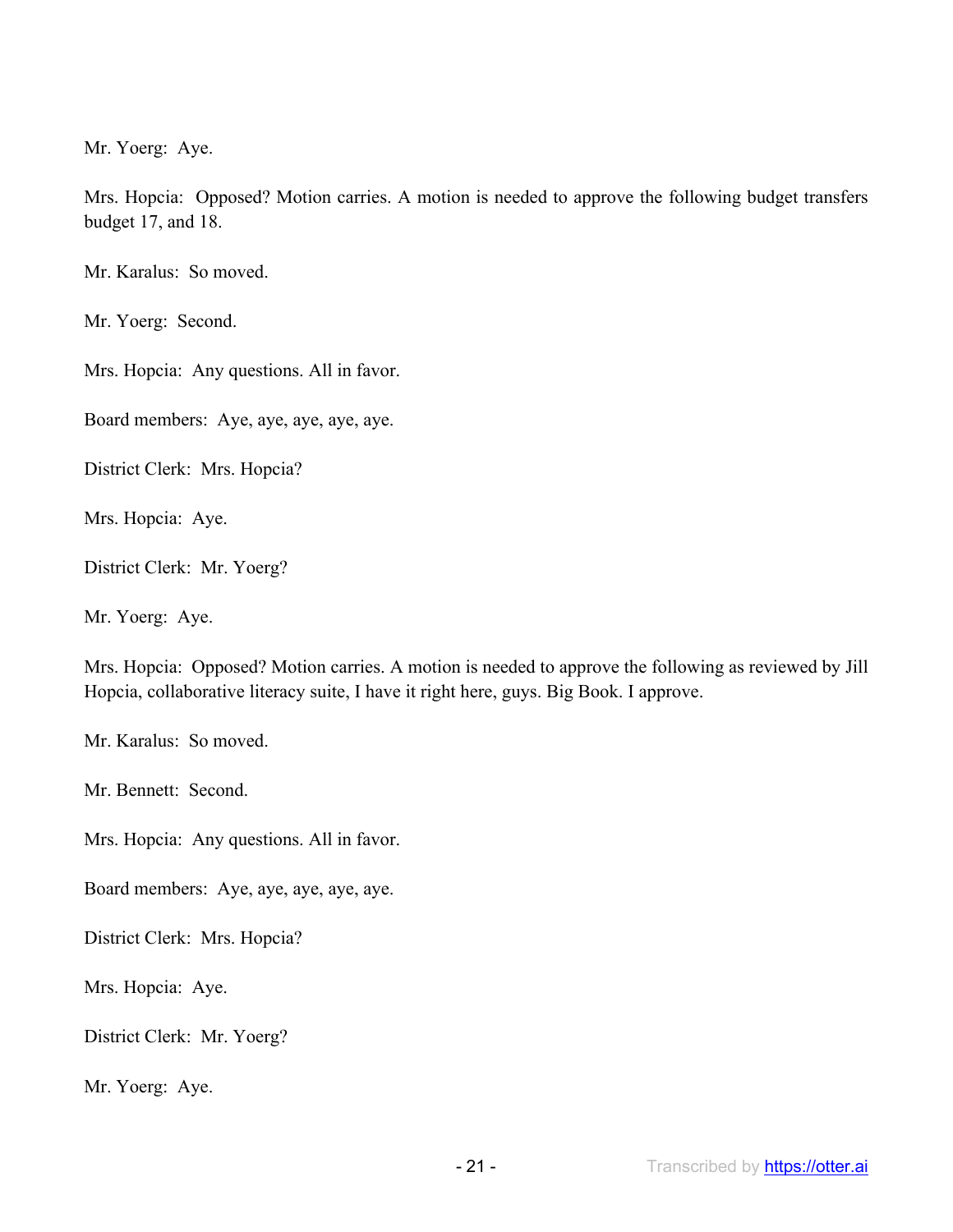Mrs. Hopcia: Opposed. Motion carries. A motion is needed to accept the following donation \$470.29 from the high school senior class to the high school, for Distinguished Alumni Award program.

Mr. Karalus: So moved.

Mr. Bennett: Second.

Mrs. Hopcia: Any questions. All in favor.

Board members: Aye, aye, aye, aye, aye.

District Clerk: Mrs. Hopcia?

Mrs. Hopcia: Aye.

District Clerk: Mr. Yoerg?

Mr. Yoerg: Aye.

Mrs. Hopcia: Opposed? Motion carries. A motion is needed to approve the 2020-2021 School use of facility fee schedule as presented.

Mr. Karalus: So moved.

Mr. Bennett: Second.

Mrs. Hopcia: Any questions?

Mr. Yoerg: I do.

Mrs. Hopcia: Yes.

Mr. Yoerg: Was there any thought to a daily rate or a multiple hourly rate if someone wants it for one of the things for three four or five hours, or is it just going to be at the hourly rate.

Mr. Karpik: I thought we had, we do have something I thought we did have something for the use of facilities, then the hourly rate is for just the use of the facilities, just trying to find them.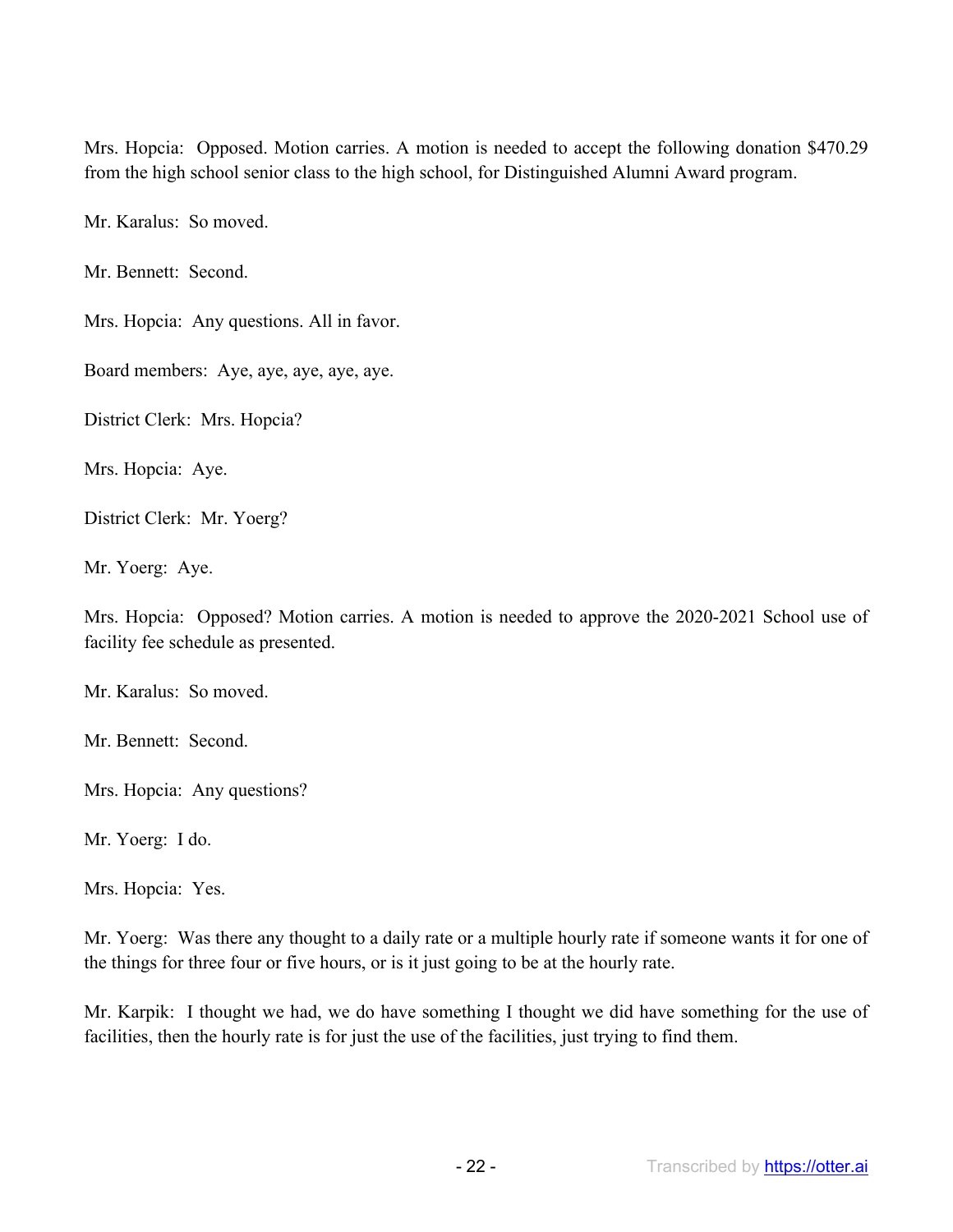Mrs. Hopcia: Sorry everyone. I just texted my daughter to come get the dog, so ignore sugar. Here she comes. Anyway, that throws me off.

Mr. Karpik: Everything is by the hourly rate,

Mr. Yoerg: So if someone wanted to use the athletic fields and the concession stand plus the bathrooms, it's gonna cost them \$200 an hour to rent that?

Mr. Karpik: Very possible Jim. But you have to remember that most, most groups are going to be using facilities for free. A lot of these are going to fall under a school sponsored group and or not for profit. 501 c three with *(unintelligible)* to 25% classification.

Mr. Stoltman: So at the top of the page I'm sure you can see it, Jim.

Mr. Yoerg: The question is, it's less for the grass field than it is for the turf field we have the turf field at 120 and the grass at 100. Any reason for that or is it just…

Mr. Karpik: We looked at and reviewed most of the others, areas from the other districts they have use facility use schedules, *(unintelligible)*.

Mr. Yoerg: Okay. I just assumed with the beautiful field you could probably get more for the turf field and you could put like the grass field at the primary school or the high school.

Mr. Karpik: And we agree with that but the fact is if you wanted to play soccer and grass fields. If the cost of cutting the grass, and then striping it to get to play whatever sport you're playing be it soccer, field hockey or lacrosse, would have to be striped or lined.

Mr. Yoerg: So, even though we have the turf field I'm assuming we're maintaining the grass fields throughout the year for soccer?

Mr. Karpik: Yes.

Mr. Stoltman: Currently right now, all we're doing is cutting the grass, it's not lined.

Mr. Yoerg: Okay.

Mr. Karpik: During the year we will grade *(unintelligible)* and fill it with dirt and we'll re-seed it every year so we'll do a bunch of that kind of stuff. So we'll, we'll actually try to level it off a little better with some extra dirt and then we'll actually reseed it probably once or twice a year.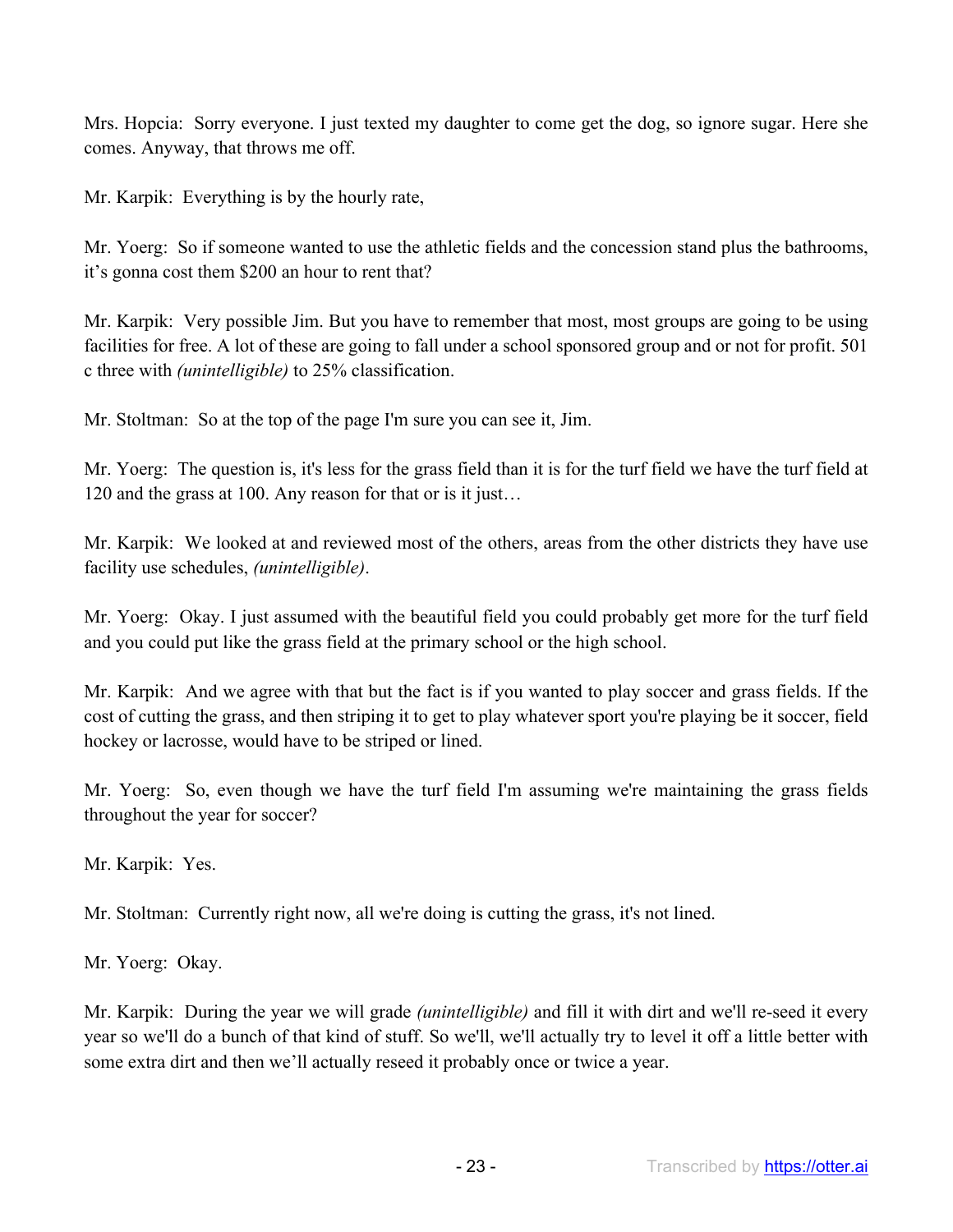Mr. Yoerg: Okay.

Mrs. Hopcia: Any further discussion? All in favor.

Board members: Aye, aye, aye, aye, aye.

District Clerk: Mrs. Hopcia?

Mrs. Hopcia: Aye.

District Clerk: Mr. Yoerg?

Mr. Yoerg: Aye.

Mrs. Hopcia: Opposed? Motion carries. A motion is needed to approve the terms and conditions of the following contracts as presented and to authorize Adam Stoltman, superintendent of schools and/or the school board president to sign the same: Aspire of Western New York, Dr. Cynthia Devore and Donna Jones LNP.

Mr. Karalus: So moved.

Mr. Bennett: Second.

Mrs. Hopcia: Any questions. All in favor.

Board members: Aye, aye, aye, aye, aye.

District Clerk: Mrs. Hopcia?

Mrs. Hopcia: Aye.

District Clerk: Mr. Yoerg?

Mr. Yoerg: Aye.

Mrs. Hopcia: Opposed. Motion carries. Alright, moving on to my report I apologize for all the glitches I know this is awkward having half of us there and here but we're doing what we have to do. And my report I want to ask you guys, if you have preferential seating for when we are all together. And if you would let me know because certainly if you're not happy where you're sitting. You can definitely make a change, I have no problem with that. Um Tanya, you might be sick of sitting next to me I don't know. So you can,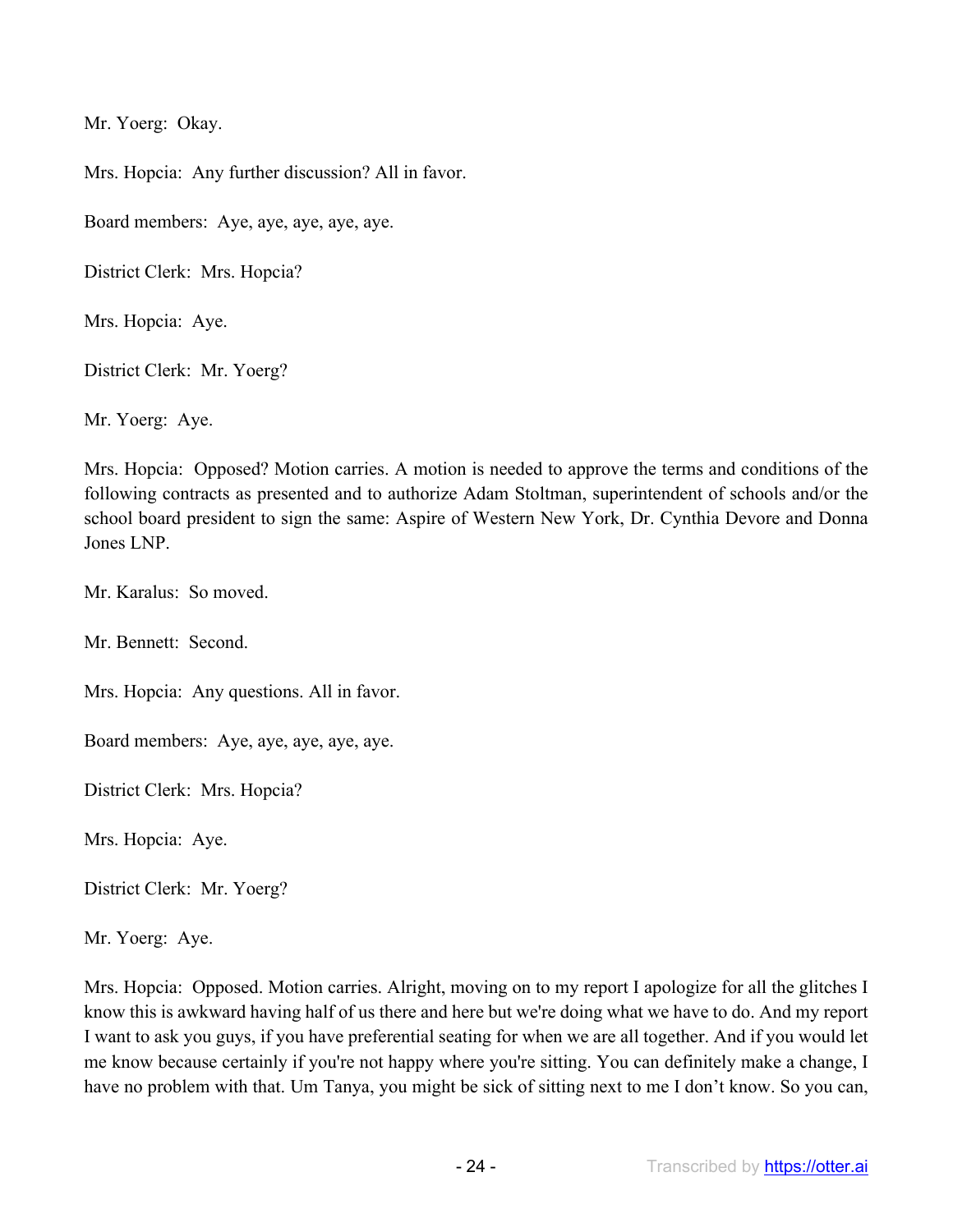you guys can let me know and we can arrange that the next time we're all together. All right, we'll let Tracy know. Um, graduation looks like it went without a hitch, so congratulations on that. It looked great online. I appreciate all your efforts into accommodating the kids and letting them have a say and a voice in how they wanted to graduate. And I'm sure all of you know Adam shared with us, that we have some survey results from all the stakeholders in Erie County. Regarding school for next year so hopefully we'll be hearing some information soon as to how we're proceeding. That is all I have. So Adam, it is over to you. No, it's not over to you, forget that Adam, Jim, I'm looking at you, so you're the one that can see the closest so go ahead.

Mr. Yoerg: They are so far away, aren't they? Yea, I thought everything couldn't have gone much better. Last week or so, kudos to all the staff, you know, with regard to the parade. That was amazing. We talked about that graduation I had the opportunity to watch it through the live feed, and felt like I was there, little windy, some of that stuff is hard to control but I thought everything went well, it made me so proud to be a part of Alden here and having the kids involved in it and having them, you know, be a part of the decision making, I think was incredible. So, hats off to everybody this year, we start a new year. So this is embarking on next year and I'm excited about moving forward with everyone, and Paul welcome, and congratulations it's good to have you on board. And let's see what this summer does hopefully the governor is going to make some decisions and get us going in the right direction.

Mrs. Hopcia: Thanks, Jim, and thanks for welcoming Paul I'm sorry about that Paul, like I said, it's hard to see you out there, but this is the part in kind of our segment where everybody has an opportunity to share anything that they've, you know, engaged in with the district or seen. So Paul I'm going to go over to you, just because Jim brought you up.

Mr. Roll: I'm glad to be on board. A little nervous about starting out. Everyone makes me feel comfortable. We got a very friendly group, good to work with you guys.

Mrs. Hopcia: Awesome. Welcome. Rich How about you.

Mr. Karalus: This week I have nothing to report.

Mrs. Hopcia: Okay. Tanya.

Mrs. Lords-Quinn: I think I'm good.

Mrs. Hopcia: Okay and Mike Bennett.

Mr. Bennett: So, I felt privileged to be able to represent the board at the graduation. It was, it was a really nice honor I, it was really awesome to see the kids come back to their own fields to be able to graduate, not in drive-in. I even got to talk to some kids afterwards myself at value or what have you and they were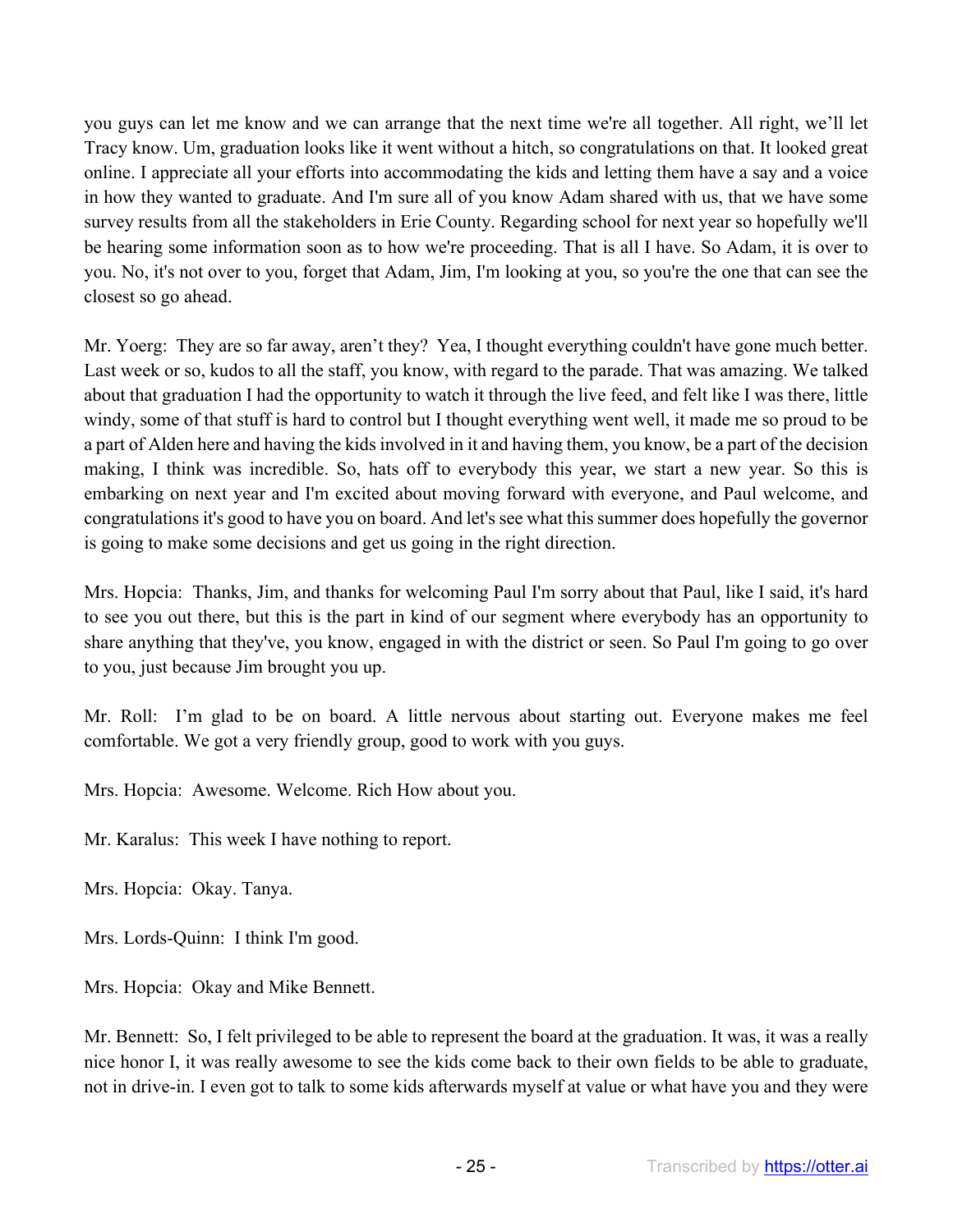so happy that they got to come back to the school to graduate from, and I give credit to Mr. Ryan, Mr McCowan to take, and Mrs Delzer through this all together with, like, like everything that was going on like they had Plan A B C D E and F and maybe all the way to Z, I have no idea what they did. They, the kids didn't have any rehearsal they showed up. Mr. Ryan and all of them, they gave them a quick rundown, the kids did great. And I remember walking in and I turned around and I was watching all the kids, and a walking up on the field and making the turn and it really was awesome to see that and it just made you feel so good. And it looked so so nice out there and I just think it was nice that we were able to do that for the kids and that everybody that had a part in it the lawns and grounds guys. The crews out there that, you know, making sure that everything was disinfected afterwards in between they're out there cleaning the bleachers, and they had the hand sanitizer out there and the ladies at the gate, you know, making sure everybody had their tickets was limited to two people per student. So, they were really good at making sure. And all because, but it was so nice. It was for what we had to put, to go through and it turned out to be really nice, and I just like I said I'm thankful that I was able to represent the board and it was just a nice feeling. So, I think they did a great job and they should get a pat on the back for that and maybe all the grief they got leading up to it. Wondering what was going to happen. They did a great job though so they they made Alden proud, that's for sure. And, yeah, like I said my, my mom she's over 78. She said, said watching stuff. She's like, the thing that just how nice it looks and she walks the track and she says if you ain't proud of this school and everything the way it looks around here, you guys are crazy, and it just looks so nice though and I think it should make us all proud to be a part of it. Thank you.

Mrs. Hopcia: Thank your mom Mike. All right, now Adam, you can have it.

Mr. Stoltman: Okay, for Mr. Roll's information typically this part of the agenda, Mr Roll, we would have our principals with us, we have our supervisors and directors with us because of because we're meeting in this fashion, we are, they're with us remotely via zoom. The have provided reports though to anybody, they are available Tracy can unmute them if there's any questions, but hopefully beginning in September, we'll be back, live, adding people here if not sooner, and you'll be able to ask questions directly to them. They often have to add other things that may have come up since the deadline of the report, so first we have our principals' reports. All four of them have been submitted. Unfortunately, you'll take a look at a lot of things that Mr Ryan's got there's a lot of cancellations, but all the gentlemen are with us. If you have any questions.

Mr. Bennett: You did a great job Mr. Ryan.

Mr. Stoltman: Okay, I will share with you that from a principal standpoint, we met yesterday administratively and one of the tasks that the gentleman are taking a look at, especially the elementary right now, is how many desks we can fit in a classroom, while exercising the guidance that's been given to us so we've got, surprisingly, two different guidelines to to adhere to that not to adhere to, that have been recommended, thus far, one is from the American Association of pediatricians, which says three foot of distance, and then the CDC guidance is six foot of distance. So I know that our elementary guys are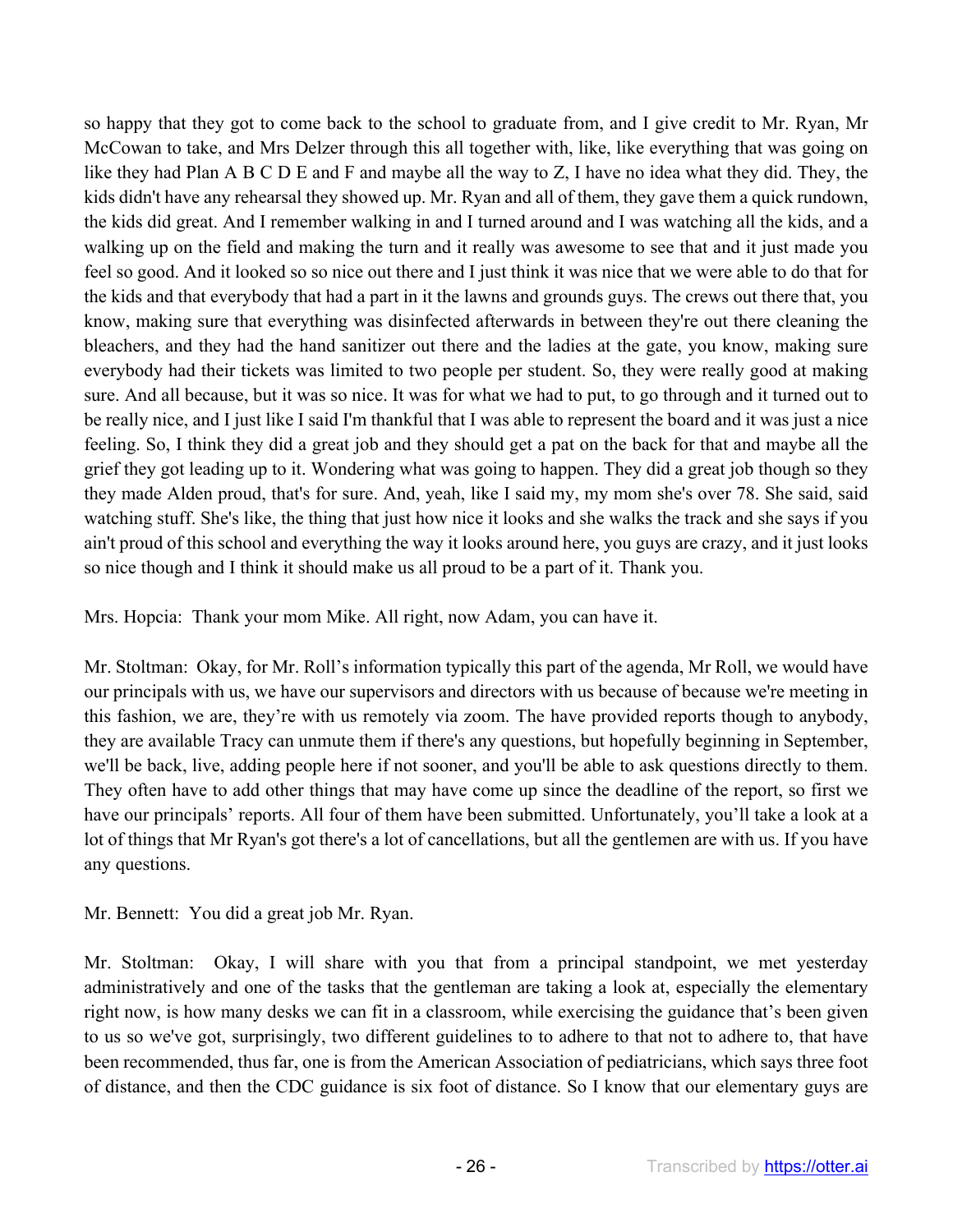going around taking a look in the rooms with tape measures with their buildings and grounds folks, take a look to see what that does as far as the number of desks that can be placed in the classroom. If we are looking at that type of opening where we have to space desks out between three and six feet, we'll be taking a look and removing some, some areas that are very, very traditional in elementary classrooms, such as rugs, where you gather kids and read stories. You know limited filing cabinet space and what have you. So just working through some things, and things like that, that we can take a look at and at least be prepared for like Mike Bennett's comment, having Plan A through Z for graduation, we are asking our principals to look at the same thing for our reopening plan. Because we don't have any information right now. Okay, no questions for our principals? Jill or Mr. Yoerg.

Mr. Yoerg: No, but one comment. You don't have to respond to this but I know probably a big challenger in *(unintelligible)* is the students that are stepping up to the next school. I know a lot of times in this industry I think you guys have done quite a bit already, to kind of prep them but that's a challenge, you know, my son went from eighth grade to high school last year, and there were all the bells and whistles he had plenty of time to prepare for it. You probably can have a lot of nervous kids, you know, going through that process, who knows what that process is going to be in September, so I know that's a lot of hard work and I know you guys have done a lot of good work on it, so it'll be a challenge for those kids, but the way we do things in Alden, I think they're going to be well prepared.

Mr. Stoltman: Kindergarten orientation is something that comes to mind also, Not only a challenge and a struggle and nervousness for kids but also parents. So each of the each of the buildings is looking at those and what that might look like come August.

Mrs. Hopcia: It'll be something.

Mr. Stoltman: Okay. Buildings and Grounds report, Mr Karpik, do you have anything you want to add to Bob's report.

Mr. Karpik: No, I think I would stress everything you're talking about, having a plan A-Z on disinfecting and cleaning procedures when we open up school and how we can maintain our facilities, making sure they are clean and safe for everyone. Purchase of electromagnetic disinfectant machines to basically *(unintelligible)*, all the classrooms that will actually attach will put a bunch of magnetic charged particles to be dispersed will attach to the desks, on the legs, all that kind of stuff to be cleaner and safer. And we'll set protocols in place to make sure we get the buildings probably at least once a week for that we'll be getting about high touch services with all of our cleaners. We were doing environmentally friendly clean products, until probably November, December when we started getting the flu season and then the COVID started hitting more nationally, nationally and over in the other parts of the world, we started using some, some heavier duty cleaners to make sure we disinfect the areas, the high touch surfaces, *(unintelligible)* school we plan to try to run purchasing either battery operated hand sanitizer stations for all classrooms that do not have sinks. And if you can't find them, the hand pump hand sanitizer, which I know are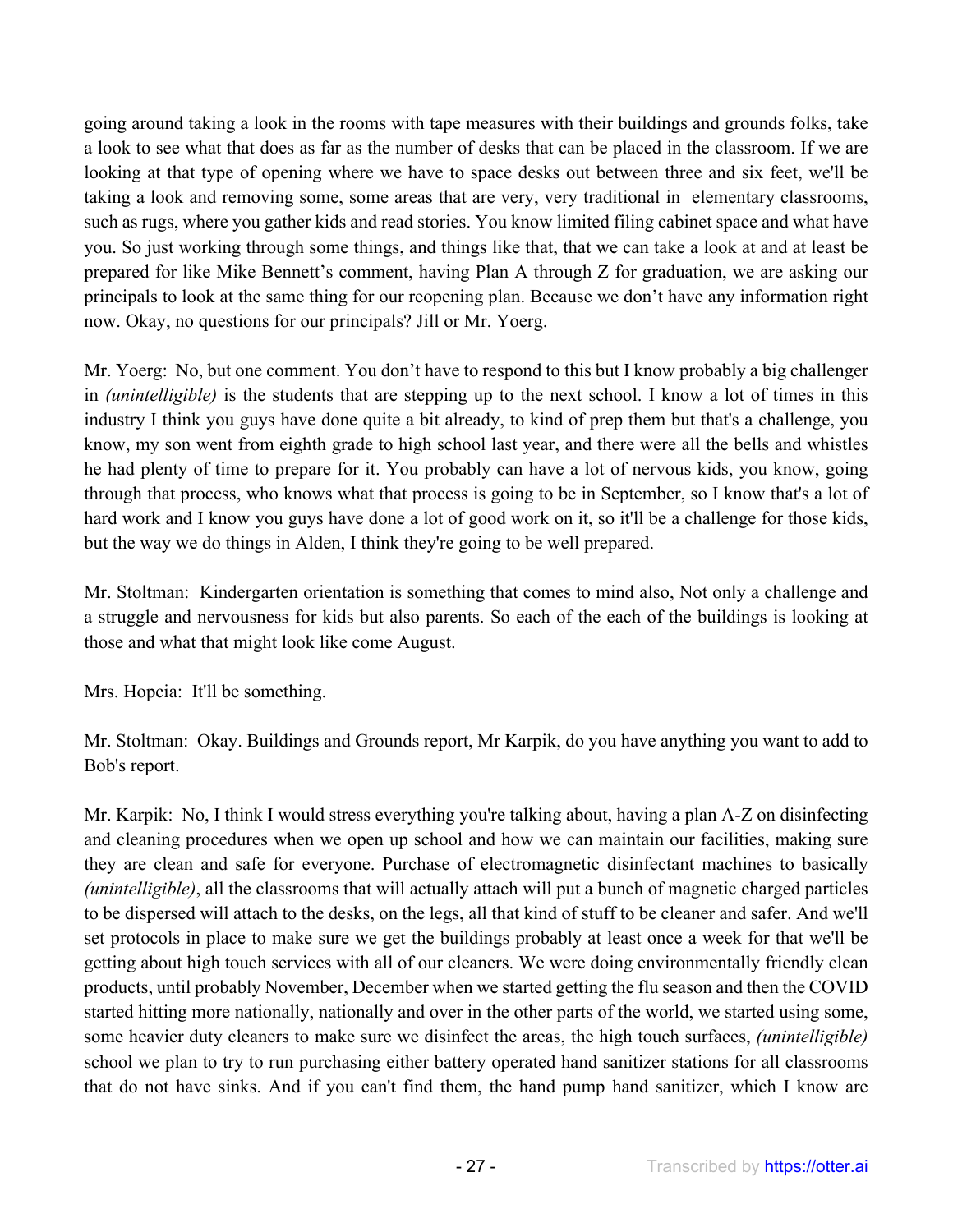available. We're just trying to get the battery operated ones right now that are pretty much hard to come by right now, we are doing our best to try to gather as much of the materials that we can get. We're looking at gloves, masks, all that stuff but until we know the plans to reopen schools, I don't want to spend a lot of money to do that until I know what the actual plans will be because I don't want to waste of money, until we're prepared for what's going to happen. There's a lot going on.

Mr. Roll: I have a question. Has there been any consideration in buying like UV filters. Something about the filtration of the air in classrooms, has that been discussed?

Mr. Stoltman: I am actually am serving on a committee with Turner construction to panel discussion on July, 7, and we had our final meeting today in preparation. And that's the kind of decision that they're called Merv filters. So, we have Merv filters .

Mr. Karpik: We have 11 right now. We are talking about the the 13, which is a little thicker density. The hepa filters we have on our systems here, because our systems are not set up for, you need stronger fans and blowers and stuff to make it work. And at 13 is about the max. We can go with the filtration of buildings right now.

Mr. Stoltman: So the Merv filters are the ones that the governor is suggesting the malls put in place prior to opening.

Mr. Karpik: I think it was hepa filters. Yeah, which are, we can't, we really can't do right now because our systems can't handle it. What we're doing is just a step below that, and going to 13 is about the highest *(unintelligible)*. Right.

Mr. Roll: The portable units, are they hardwired into the

Mr. Karpik: These are the main system units. So, we'll look at things like all the air conditioning units in a space like this. DLL, the high school that kind of stuff the bigger spaces where we'll probably end up, you'll end up having air conditioning in a lot of spaces. *(unintelligible)* We don't have a lot of air conditioning in the district as a whole *(unintelligible)* We'll focus on putting our resources and making sure those filters are changed out regularly and *(unintelligible)* 

Mr. Stoltman: The classroom units the univents that we have cycled outside air. So that's that's not such an issue, they're bringing in so many units of outside air so many hours. As you can remember, it sometimes it's cold air outside.

*(Unintelligible)*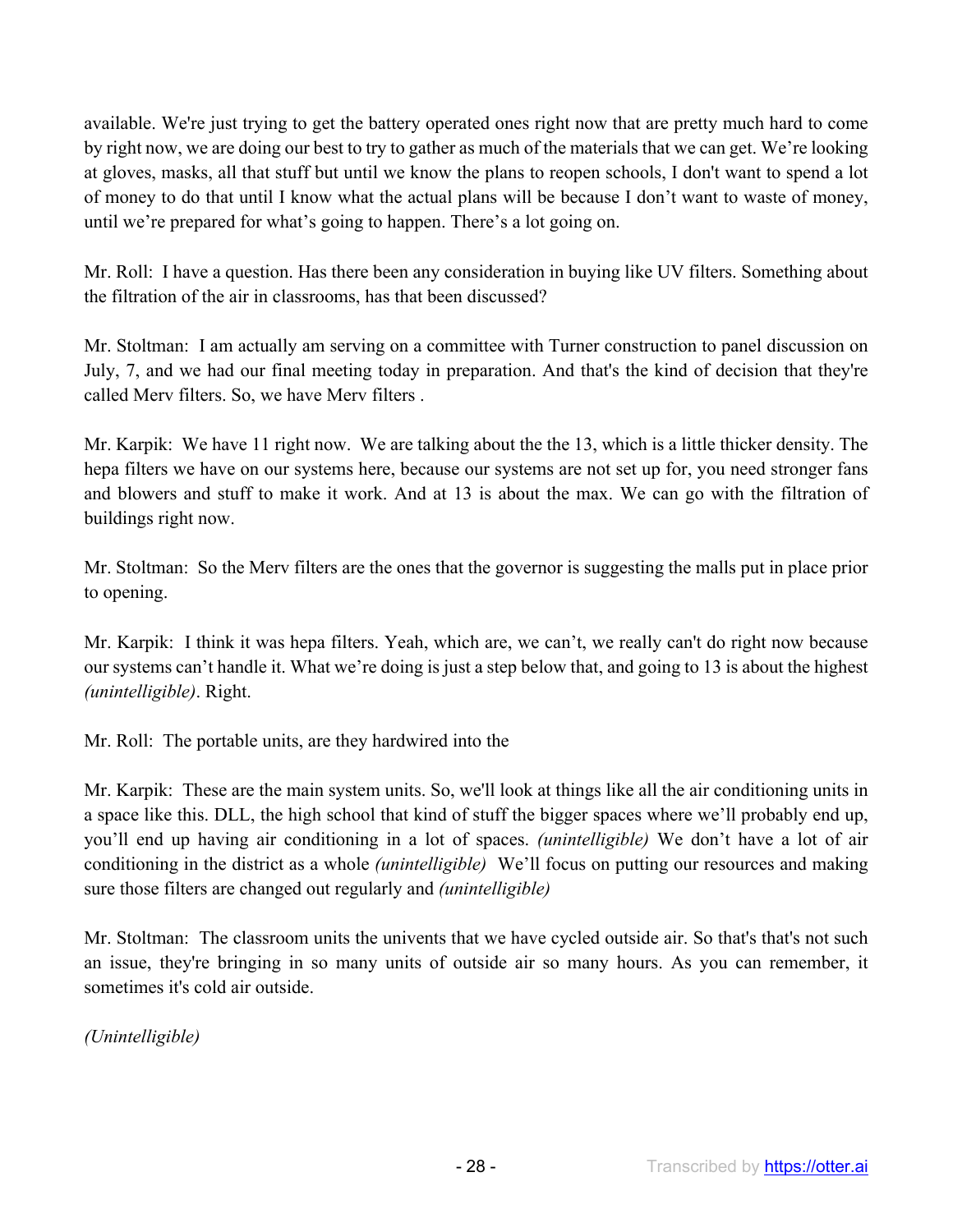Mr. Stoltman: Okay, transportation guidelines. There's a motion that I'm going to ask our president to open for you if you recall as part of our 2020-2021 budget vote and election, there was a proposition on there, that focused on transportation distance. That motion was approved and thus we had updated our transportation guidelines to reflect that

Mrs. Hopcia: Amotion is needed, upon the recommendation of the superintendent to adopt the transportation guidelines as presented.

Mr. Karalus: So moved.

Mr. Bennett: Second.

Mrs. Hopcia: Any questions. I have one. I'm just asking it now because it's under transportation, um, do we have, we've been planning how we're going to be transporting students when and if we return.

Mr. Stoltman: Yeah, yeah, we're having conversations. I don't mean to laugh but I think if anybody's taking a look at the CDC recommendations right now, the recommendations are about 11 kids on a bus on a big bus, on a big 66 passenger bus.

Mrs. Hopcia: Do we have enough buses to accommodate all students?

Mr. Stoltman: We do not, nor do any of the other districts that I am in meetings with. So the recommendation is, essentially, if we get 11, it's every other seat diagonal is what it works out to. So you go, the first seat on the right side of the bus. The second seat on the left side of the bus, and so on and so forth. Right down. Along with loading the bus from, from rear to front. So yeah, so have we had conversations, we have is anything in stone, no.

Mrs. Hopcia: Got it. Okay. Any other questions. Okay. All in favor.

Board members: Aye, aye, aye, aye, aye.

District Clerk: Mrs. Hopcia?

Mrs. Hopcia: Aye.

District Clerk: Mr. Yoerg?

Mr. Yoerg: Aye.

Mrs. Hopcia: Opposed. Motion carries. Adam, anything else.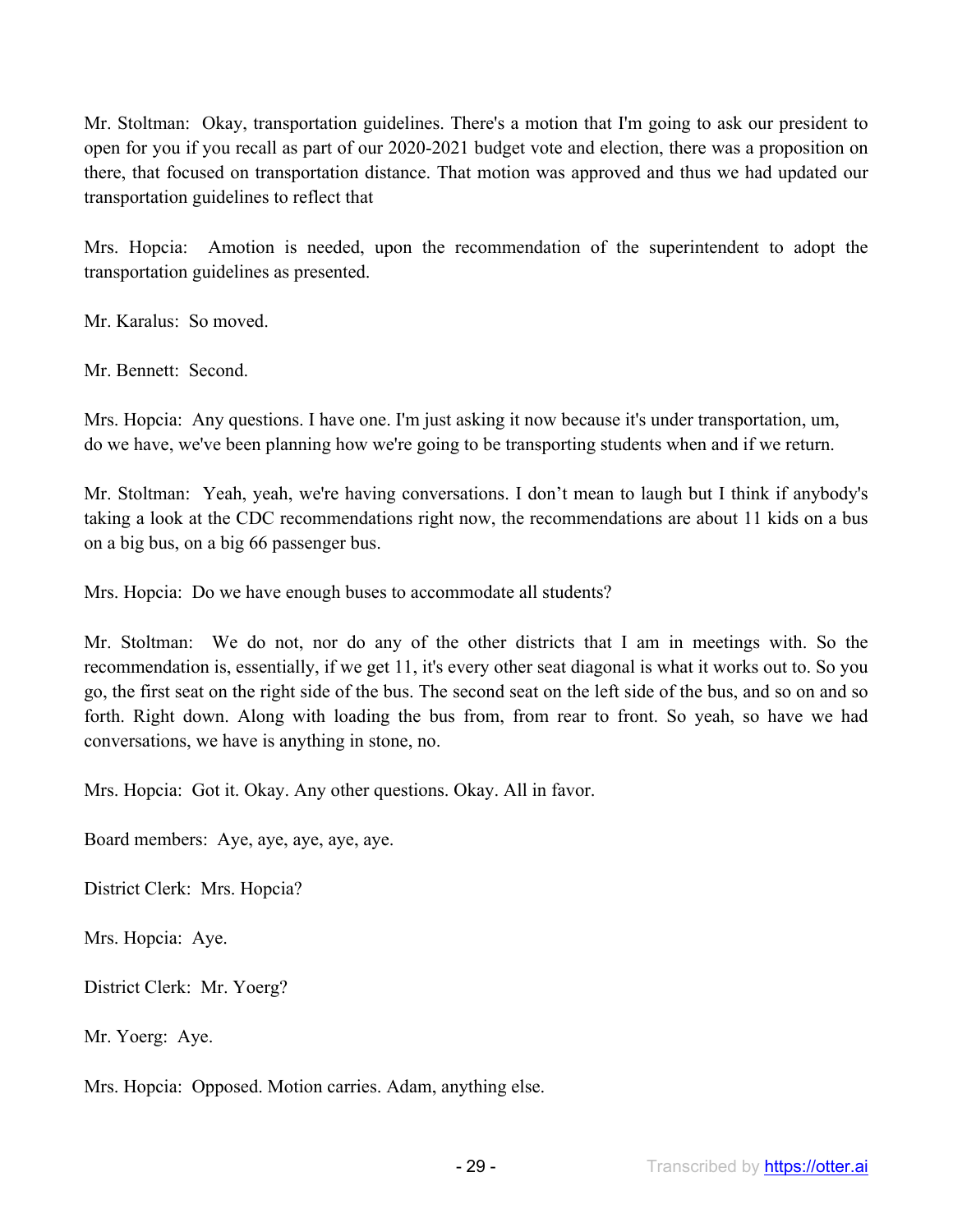Mr. Stoltman: I do have one update. Actually two, one kind of leads into the next. We have a second meeting scheduled for July, if we need it. If we don't need it the direction is we staggered last meetings, don't hold it and we'll wait till August. With that, we have, we will be acting or we will ask for approval on our district wide safety plan. There needs to be a public hearing 30 days before we vote. There's, we've always done it publicly, well not always, we've typically done our public hearings prior to a board meeting. But if we don't have any action items for the second meeting in July, I don't want to ask you to come in for a public hearing that might be 20 or 30 minutes. We do have the option of running a public hearing at any time. You just have to post it in so many days and Tracy has that and advertise it, so on and so forth. So the public hearing we typically would have for the district wide safety plan, Mr Burd would be with us. I did ask Tracy to reach out to Mr Burd. He is available to conduct a public hearing anytime on Friday July 10, which we could then place on the August, the first meeting of August, and be okay with a 30 day public comment period. You would do it via zoom and have people in the audience and comment answer any questions that way. I think he suggested at 9 or 9:30 in the morning, we would advertise it so people can do it, they can zoom in from their computer.

## *(Unintelligible)*

Mr. Stoltman: It's not, it's not a board meeting correct, yes, so we don't need a quorum. It's like a budget budget hearing. You don't have to be there, you typically do attend but there's nothing saying you have to. There's not a roll call there's not a formality of a board meeting. So, if the group is okay with that, I'd like to move forward in that direction, and we can have the hearing on the 10th, and if we have a bunch of business items that we need to act on in July and have the meeting, we can still have them in July.

Mrs. Hopcia: Okay. Tentatively the 23<sup>rd</sup>, correct.

Mr. Stoltman: Tentatively, right now we've got a meeting on the 23rd of July. Correct.

Mrs. Hopcia: Okay.

Mr. Stoltman: So I would ask that Tracy, as she advertises it, also includes the board on the communication. In case you're at home and want to attend the public hearing on the district wide safety plan.

Mr. Karalus: What day is that?

Mr. Stoltman: It's a Friday.

Mrs. Hopcia: Friday the 10th.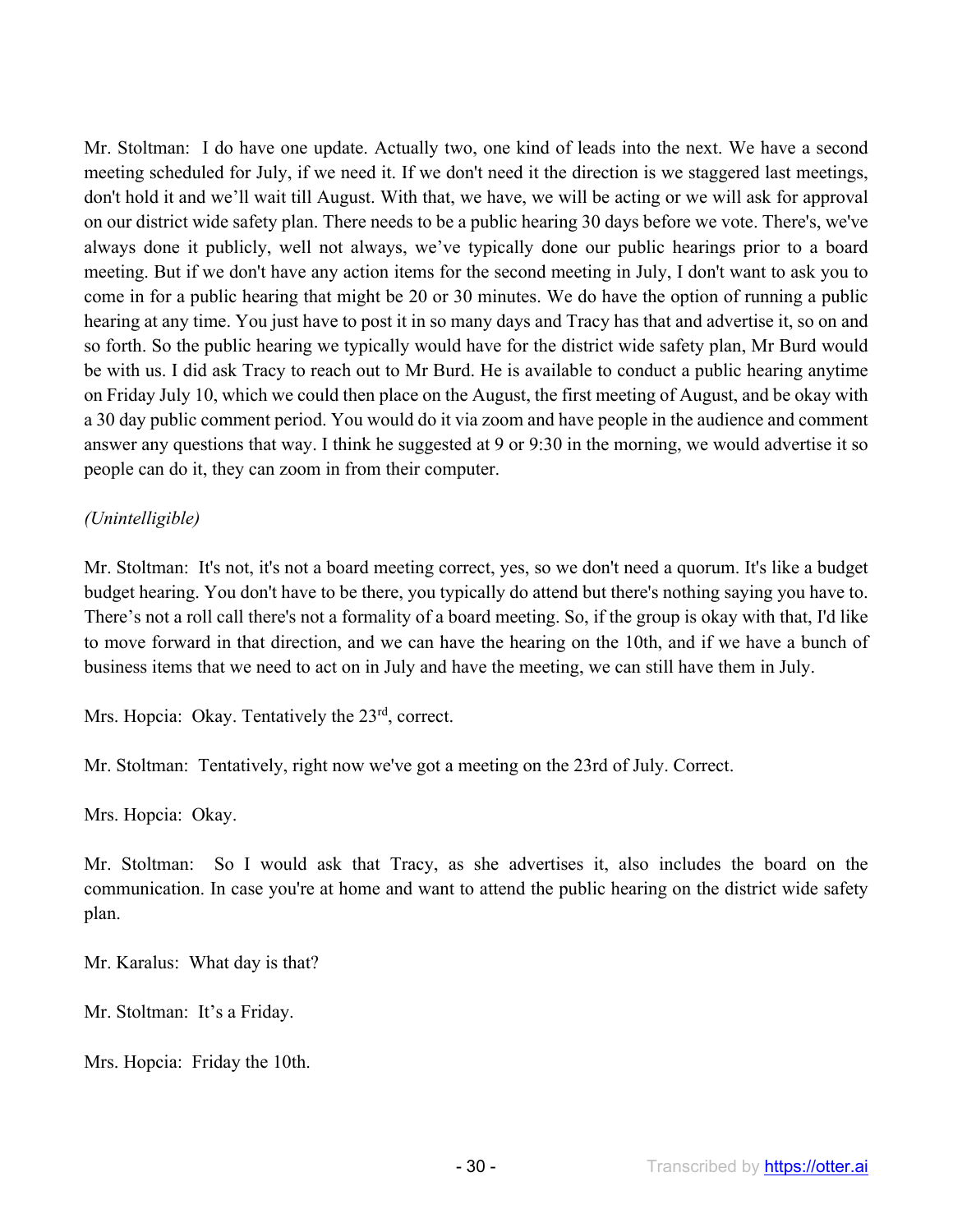Mr. Stoltman: At 9 or 930 we don't know for sure, we have to check with Mr. Burd.

Mr. Karalus: If you finalize that you'll send us an email.

District Clerk: I actually have, with your okay, I actually have an email ready to go. I was going to go over it before I send it out.

Mr. Stoltman: Other than that I don't have any updates. The survey that went out to all the families and constituents within the district, I was very happy with the responses. And I want to thank Sharon Hance for assisting along with Michael Kumro from Erie 1 BOCES helped us to disaggregate in our own individual data, the data they got sent back to us was wrong. It was a representation of all of the districts that participated. We then had the option of going in and disaggregate our own data, and Michael was incredibly helpful for that which allowed me to send out an email to all of our families and our students and post to our website. I also have sent to, Tracy you sent it to the advertiser. So we sent it to the advertiser and if they have questions or want more additional information they can call we would be glad to sit down and meet with them.

Mr. Karalus: I have a question on the survey, so I'm assuming that health guidelines *(unintelligible)*.

Mr. Stoltman: Yes, and we're in the, in all the correspondence we sent, I think it's important information for us to consider however we must follow the health guidelines and the guidelines put before us by NY State.

Mrs. Hopcia: All right, moving into executive session, I need a motion to go into Executive Session for matters that imperil public safety if disclosed.

Mr. Karalus: So moved.

Mr. Bennett: Second.

Mrs. Hopcia: All in favor.

Board members: Aye, aye, aye, aye, aye.

District Clerk: Mrs. Hopcia?

Mrs. Hopcia: Aye.

District Clerk: Mr. Yoerg?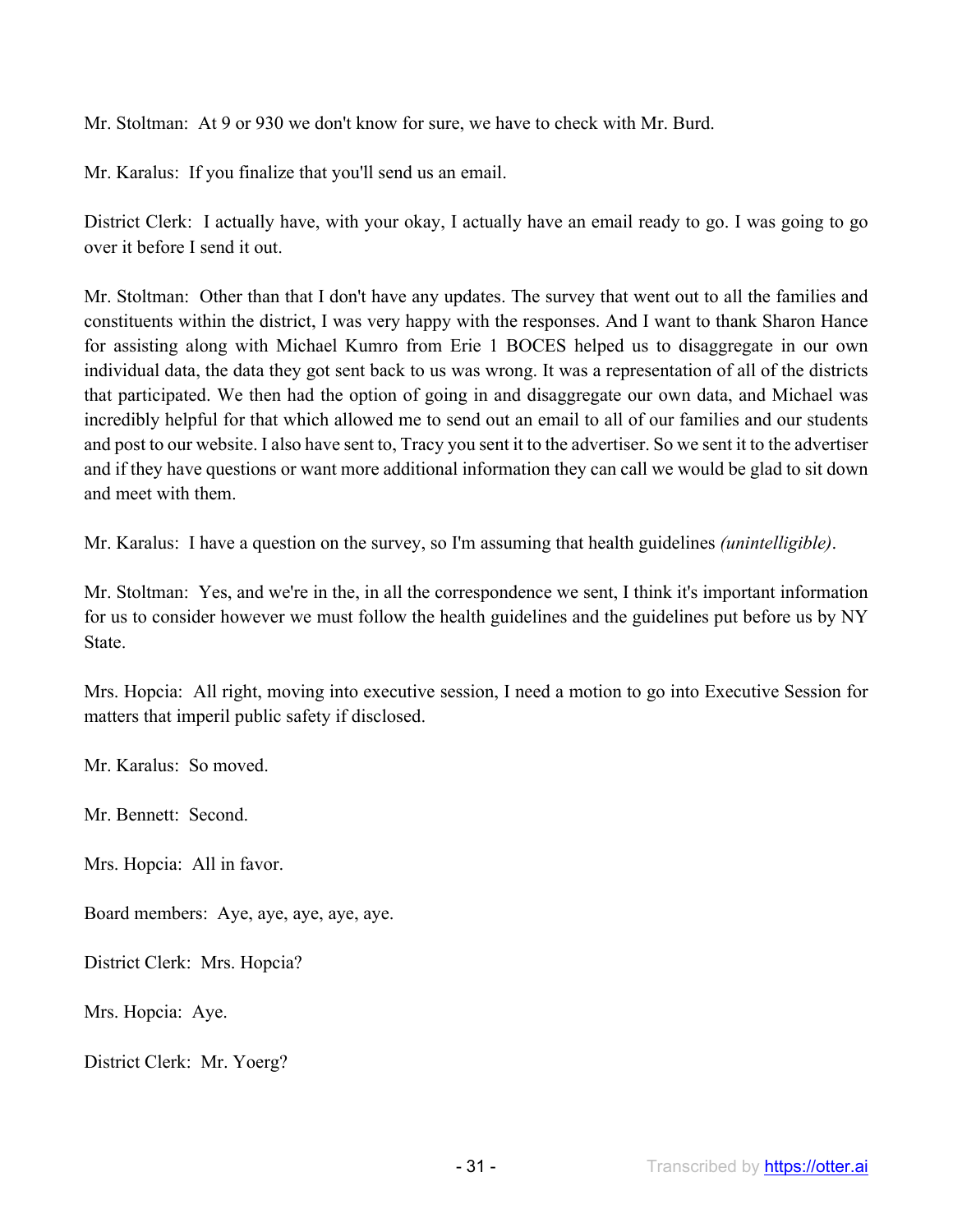Mr. Yoerg: Aye.

Mrs. Hopcia: Opposed? Motion carries. Thank you for tuning in everyone. Happy Independence Day coming up this weekend stay safe and healthy and get some pool time.

Mrs. Hopcia: We all set. A motion is needed to reopen the regular meeting.

Mr. Karalus: So moved.

Mr. Bennett: Second.

Mrs. Hopcia: Questions? All in favor.

Board members: Aye, aye, aye, aye, aye.

District Clerk: Mrs. Hopcia?

Mrs. Hopcia: Aye.

District Clerk: Mr. Yoerg?

Mr. Yoerg: Aye.

Mrs. Hopcia: Opposed. motion carries. A motion is needed to adjourn the regular meeting.

Mr. Karalus: So moved.

Mr. Bennett: Second

Mrs. Hopcia: All in favor.

Board members: Aye, aye, aye, aye, aye.

District Clerk: Mrs. Hopcia?

Mrs. Hopcia: Aye.

District Clerk: Mr. Yoerg?